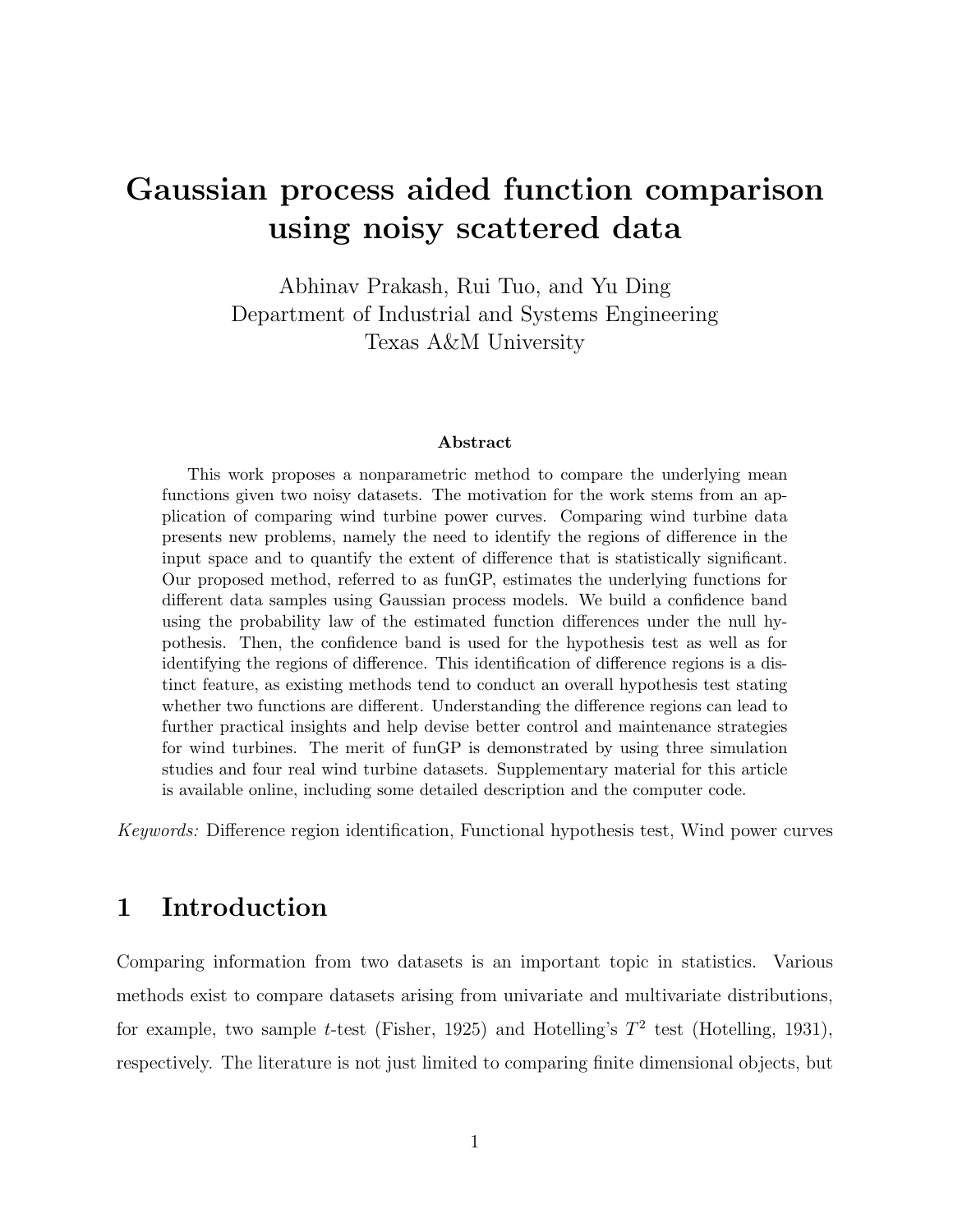also extends to functions. In this article, we focus on nonparametric methods that compare functions.

Our work is motivated by an application in the wind energy sector, where the goal is to compare two power curves. The power curve of a wind turbine is a function that maps wind speed and other environmental inputs to wind power output. Power curves are used to characterize the performance of wind turbines (IEC, 2005). Hence, comparing power curves plays a critical role in assessing and benchmarking turbine performance, devising maintenance plans, and justifying expensive overhauls or retrofits (Hwangbo et al., 2017; Ding, 2019). Some important aspects for comparing power curves are to understand where the power curves differ (in the input space) and how much is the difference. It is not only important to check whether two power curves differ, but more crucial to identify the regions of difference and quantify the difference for guiding economically justifiable maintenance and repairs. In addition to the need for identifying the regions of difference, the datasets arising from wind turbines entails two other features: the input conditions (e.g. wind speed or wind direction) for the observations cannot be controlled, and as a result, the input points for any two datasets are not the same, and there lacks replicates for any input point. Taken altogether, our research objective is to to develop a nonparametric function comparison method that meets the following three requirements:

- The method can identify the regions between two functions that are statistically different and quantify the difference;
- The input data points associated with the two functions are not necessarily the same;
- There are no replications in the data points.

The problem of testing the equality of two nonparametric functions has been studied extensively in the literature. One early work is Hall and Hart (1990). They defined a test statistic for the problem using the smoothed (estimated) function values and obtained a distribution of their test statistic using bootstrap method. King et al. (1991) also studied the same problem using smoothing techniques and proposed an exact distribution for their test statistic under the normality assumption for the errors. Delgado (1993) proposed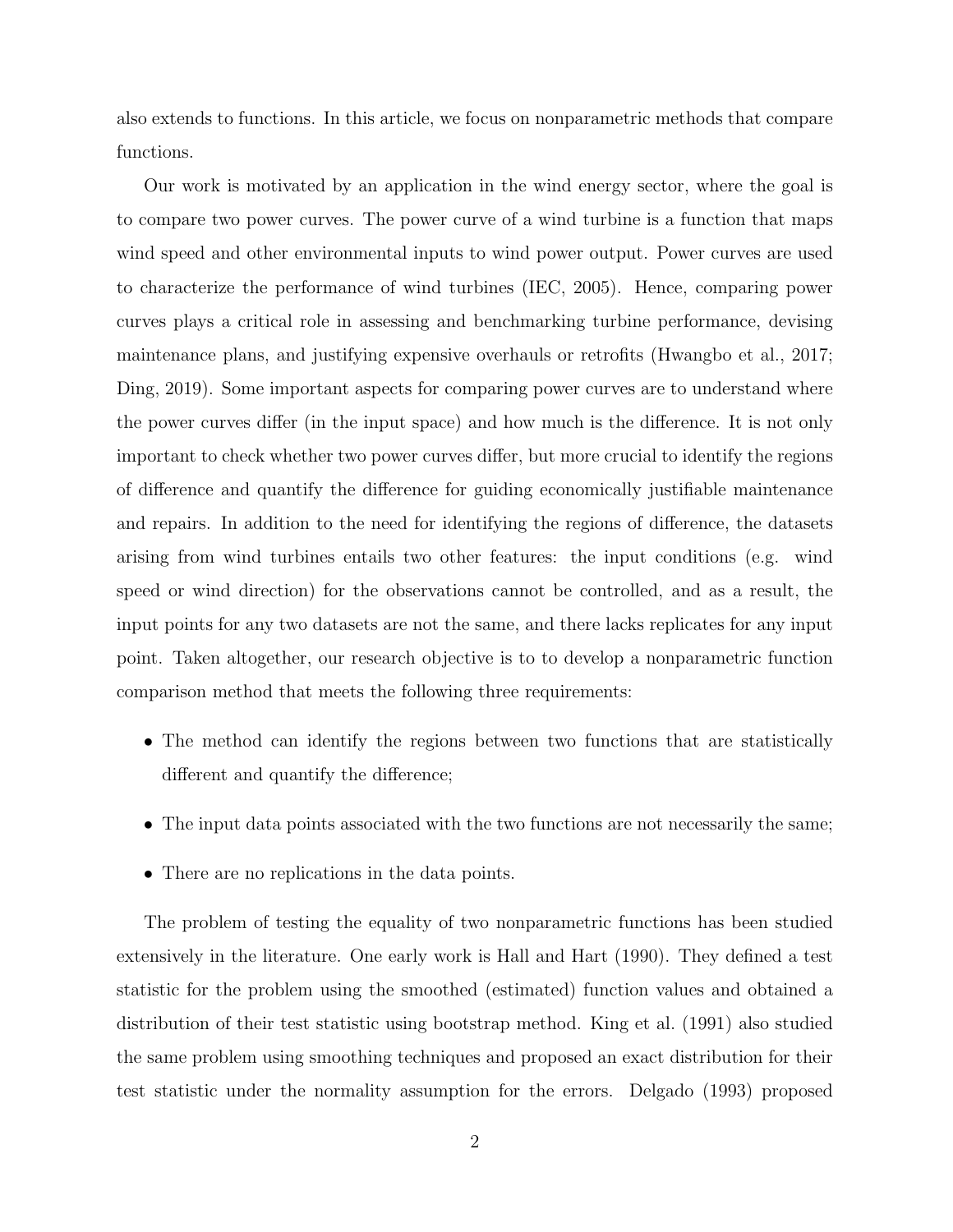another test statistic using marked empirical process. Fan and Lin (1998) worked on reducing the dimension of the problem using discrete Fourier transforms so that standard multivariate techniques can be used to test the hypothesis. These works assume that the two datasets under comparison have identical input points. This assumption is relaxed in Kulasekera (1995); Kulasekera and Wang (1997); Munk and Dette (1998); Neumeyer and Dette (2003), which propose tests that are valid under different input points among the datasets. The literature mentioned hitherto are global tests, providing a binary answer on whether the functions are statistically the same or not. They do not provide any insights on the regions of the input space where the functions are different, or which function has higher or lower function values.

Cox and Lee (2008) addressed this problem of identifying difference regions using a pointwise testing procedure based on the Westfall-Young randomization technique (Westfall and Young, 1993). However, Cox and Lee's method does not meet our aforementioned requirements, because (a) Cox and Lee (2008) requires replications of data points, as Cox and Lee's method is based on permutation, which requires data replication. (b) Their method produces pointwise p-values rather than a coherent confidence band for functional differences. It is not straightforward to convert the pointwise p-values into functional differences. (c) Cox and Lee (2008) developed their method for the cases when the input points for the two functions are at the same locations.

In this work, we propose a new nonparametric function comparison method that satisfies the three requirements posed above. We first use a Gaussian process (GP) regression model to recover the functions from the noisy datasets. Given a prescribed type I error, we then build a confidence band on the difference between the functions throughout the input space under the null hypothesis. If the actual difference between the functions computed using the data is beyond the confidence band, we reject the null hypothesis. We call the method function comparison using Gaussian Process or  $funGP$ .

When the null hypothesis is rejected, funGP identifies the regions of difference in the input space and quantifies the estimated difference using the established confidence band. Although we assume the functions as realizations of GPs, we demonstrate that the method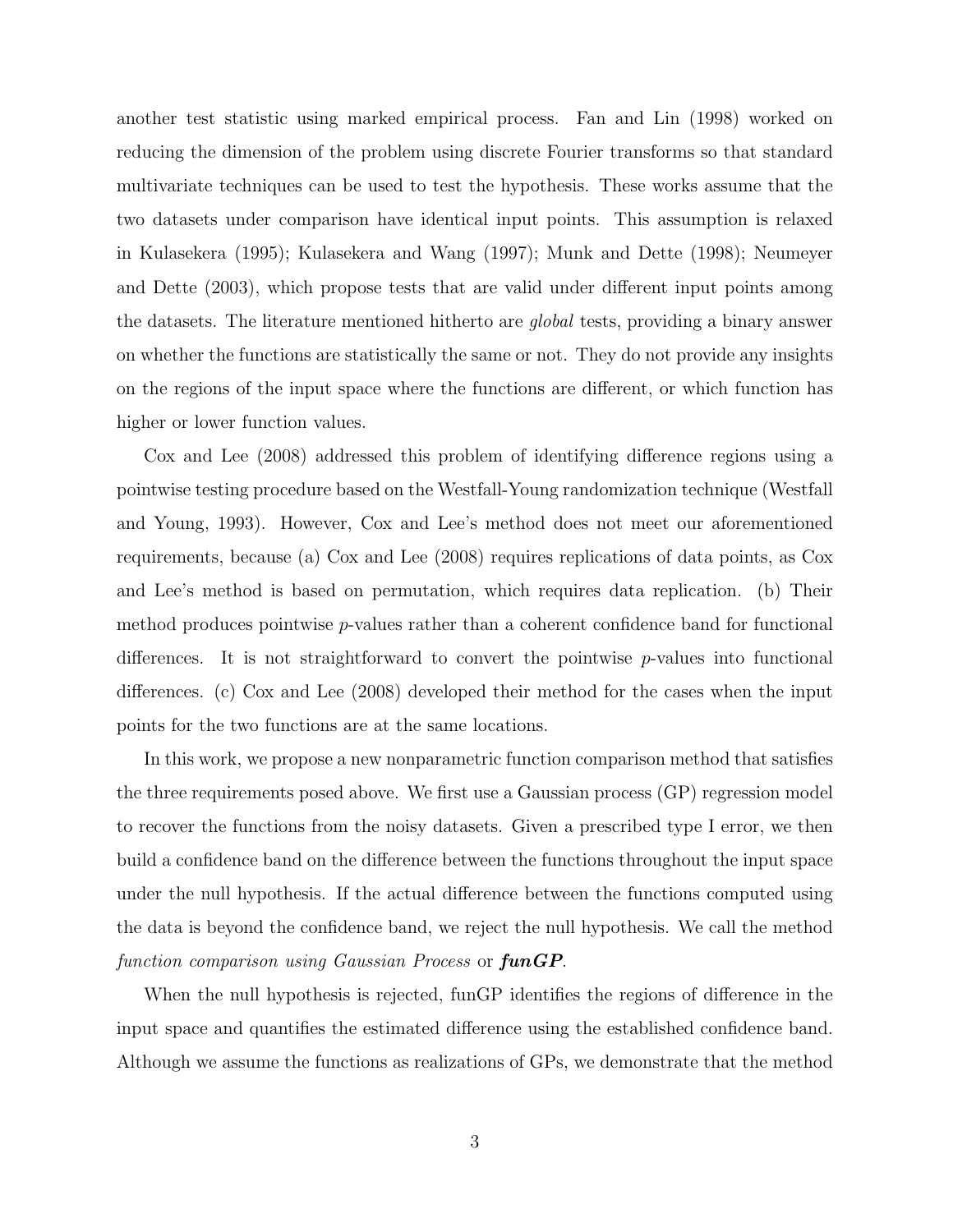works well for deterministic functions also. We apply our method to real wind turbine datasets and compare the results with some existing work for turbine performance characterization. That GP regression works for a large class of functions makes the proposed method applicable to many problems.

We organize the rest of the paper as follows. Section 2 provides the details of the proposed method. Section 3 presents the simulation examples and comparison studies with two existing functional tests. We apply the funGP method to wind turbine datasets in Section 4. We conclude the work with some discussions in Section 5.

## 2 The funGP Method

In this section, we describe the mathematical formulation and the implementation details of the proposed funGP method.

#### 2.1 Problem Formulation

Let us consider two datasets,  $\{\mathcal{D}_i \mid i = 1, 2\}$ , with  $n_1$  and  $n_2$  data points, respectively. Assume that  $\mathcal{D}_1$  can be denoted by an ordered pair  $\{X^{(1)}, y^{(1)}\}$ , where  $X^{(1)}$  is a  $n_1 \times d$ matrix with each row corresponding to input variable values for one data point and  $y^{(1)}$  is a vector of length  $n_1$  with each component as response for one data point. Similarly  $\mathcal{D}_2$ can be denoted as  $\{X^{(2)}, y^{(2)}\}$ . Specifically,

$$
\boldsymbol{y}^{(1)} = \begin{bmatrix} y_{11} \\ y_{12} \\ \vdots \\ y_{1n_1} \end{bmatrix}, \quad \mathbf{X}^{(1)} = \begin{bmatrix} -\boldsymbol{x}_{11}^{\top} - \\ -\boldsymbol{x}_{12}^{\top} - \\ \vdots \\ -\boldsymbol{x}_{1n_1}^{\top} - \end{bmatrix}, \quad \boldsymbol{y}^{(2)} = \begin{bmatrix} y_{21} \\ y_{22} \\ \vdots \\ y_{2n_2} \end{bmatrix}, \quad \mathbf{X}^{(2)} = \begin{bmatrix} -\boldsymbol{x}_{21}^{\top} - \\ -\boldsymbol{x}_{22}^{\top} - \\ \vdots \\ -\boldsymbol{x}_{2n_2}^{\top} - \end{bmatrix}.
$$

We also assume that these datasets come from underlying models given by:

$$
y_{ij} = f_i(\bm{x}_{ij}) + \epsilon_{ij}, \quad i = 1, 2, \quad j = 1, \dots, n_i,
$$
 (1)

where  $f_1(\cdot)$  and  $f_2(\cdot)$  are two smooth continuous functions with the same compact domain  $\mathcal{X} \subset \mathbb{R}^d$  and  $\epsilon_{ij} \stackrel{i.i.d.}{\sim} \mathcal{N}(0, \sigma_{\epsilon}^2)$  with a constant variance  $\sigma_{\epsilon}^2 < \infty$ .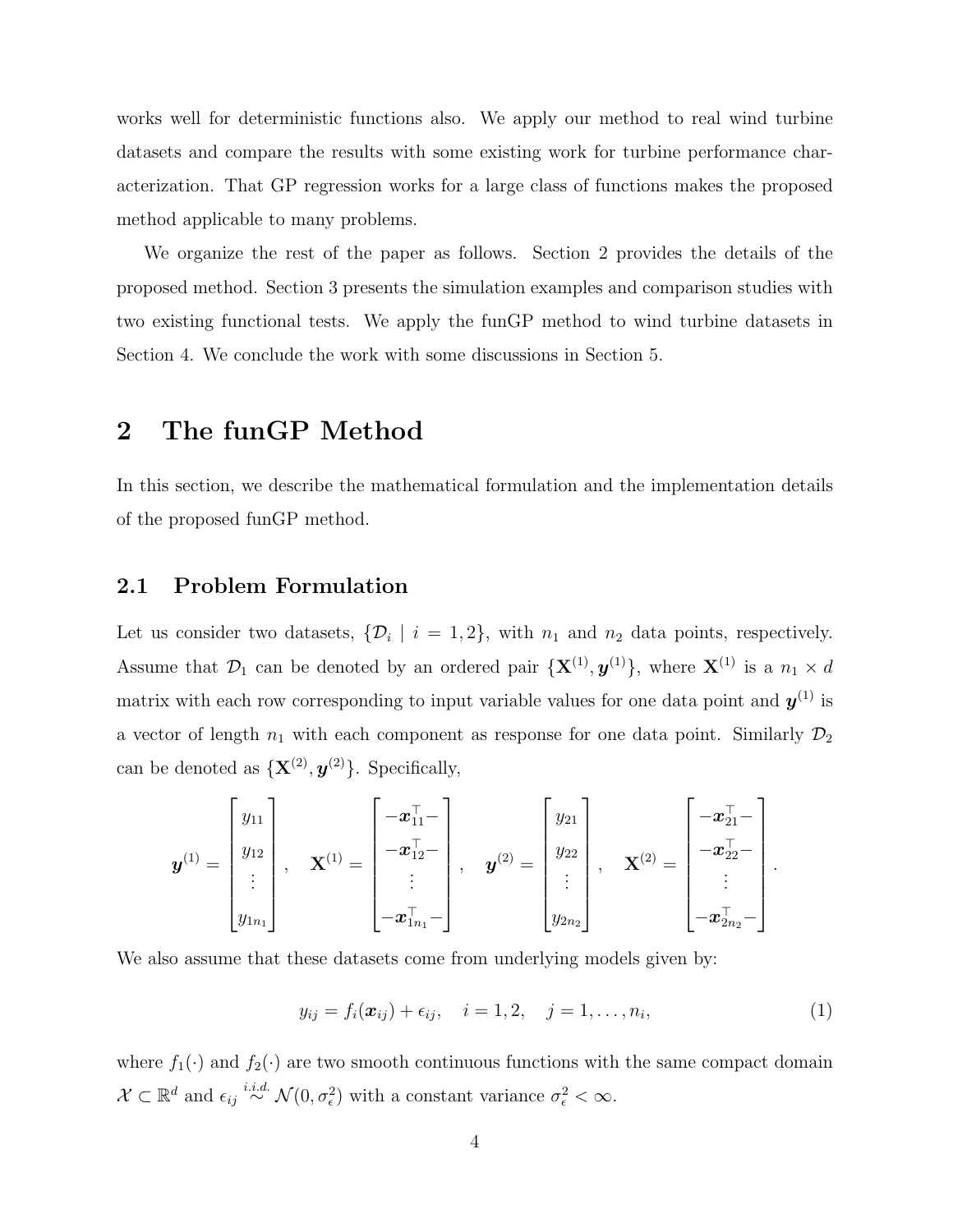The goal is test the following null and alternative hypotheses. The null hypothesis is that the functions are identical, whereas the alternative hypothesis is that the functions differ for at least one  $x \in \mathcal{X}$ . Under the null hypothesis,  $H_0$ :

$$
f_1(\boldsymbol{x}) = f_2(\boldsymbol{x})
$$
 for all  $\boldsymbol{x} \in \mathcal{X}$ .

And, under the alternative hypothesis,  $H_1$ :

there exists 
$$
x \in \mathcal{X}
$$
 such that  $f_1(x) \neq f_2(x)$ .

A rigorous frequentist testing of the null hypothesis  $H_0$  usually relies on a test statistic whose distribution is (approximately) independent of the underlying function  $f := f_1 = f_2$ under  $H_0$ . One would consider using the estimator of  $f_1 - f_2$  to build a test statistic. Specifically, we in this work invoke a GP framework for calculating the distribution in the presence of an unknown  $f$ . This assumption allows for calculating the distribution of an intuitive estimator of  $f_1-f_2$ . Of course, doing this requires us to replace the null hypothesis  $H_0$ . Details will be presented in the next subsection.

In addition to the above discussion, we stress that our application requires the test statistic to be a functional statistic, as we are interested in identifying the region of input space where the functions are different. Specifically, when  $H_0$  is rejected, we need to identify the set  $S = {\mathbf{x} : f_1(\mathbf{x}) \neq f_2(\mathbf{x})}$ . Most of the existing methods reviewed in Section 1, such as Munk and Dette (1998), use a univariate statistic to test the hypothesis and cannot identify the region of difference. Under certain conditions, such as the input points of the two datasets are identical and replicated response, a functional test is available; see Cox and Lee (2008). To the best of our knowledge, no statistics have been proposed in the literature under the general conditions as in the current context.

### 2.2 Hypothesis testing with a GP prior

The general idea for a hypothesis testing is to find a test statistic and subsequently have a decision rule to either accept or reject the null hypothesis based on the value of the test statistic. In the application described, we are not only interested in the binary answer that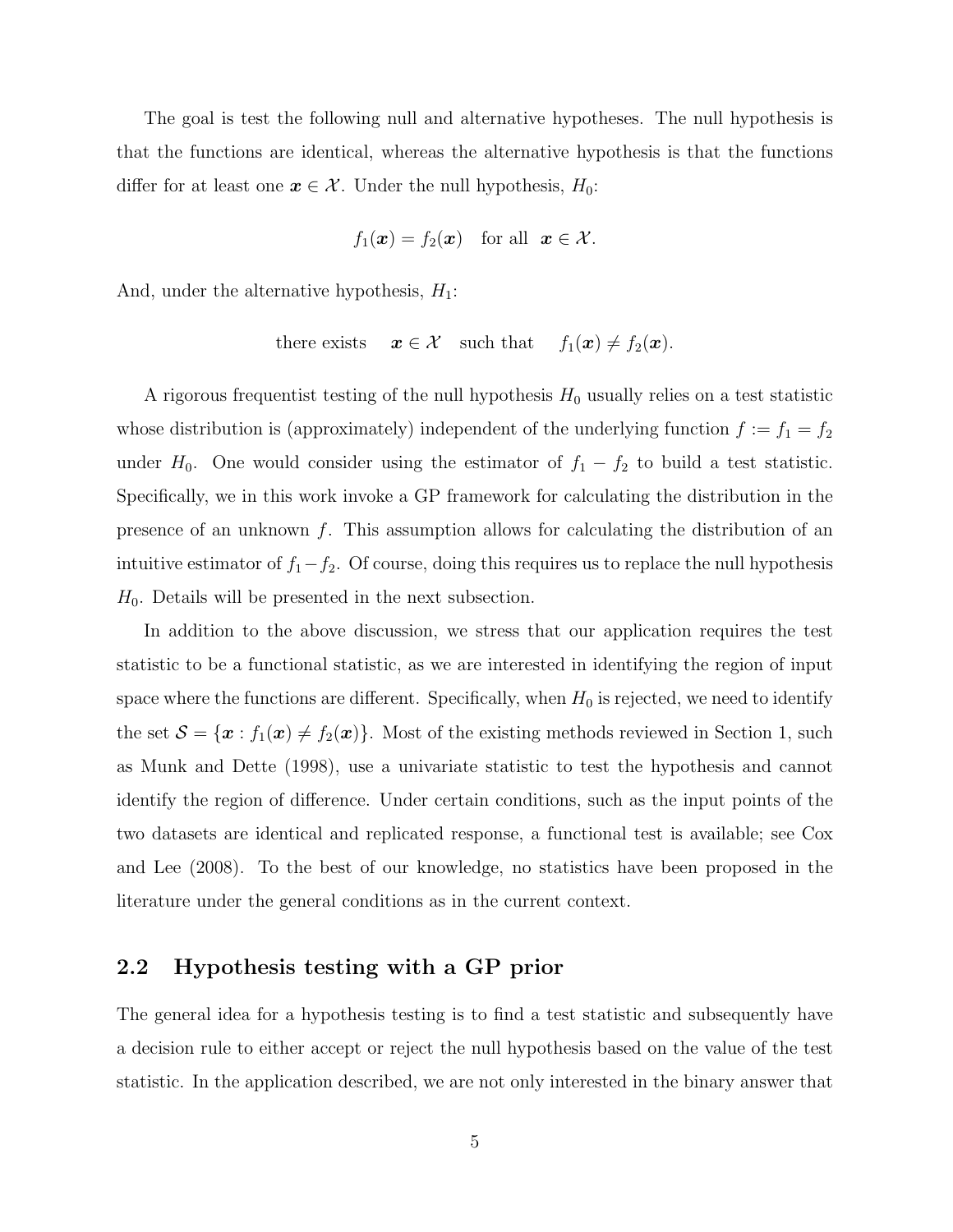whether the two functions are different, but also want to understand where the difference lies in the input space. This requires us to obtain a test statistic at the input points for which we do not have any data. We also assume that the input points for the two datasets are not the same. Thus, we would have to assume some structure in the functions (such as the functions are smooth and continuous) in order to recover the functions and estimate the noise in the model. Here we adopt a Bayesian idea that imposes a prior structure on the functions. Specifically, we use a GP prior with zero mean and a covariance function given by  $k(\mathbf{x}, \mathbf{x}')$ . The zero mean assumption is for mathematical simplicity, and we can assume a different mean function, if necessary.

Despite the use of the GP prior, we still follow a frequentist hypothesis testing framework, by considering a new null hypothesis  $H_0^{GP}$ , still stating  $f_1(\boldsymbol{x}) = f_2(\boldsymbol{x})$  for all  $\boldsymbol{x} \in \mathcal{X}$ , but incorporating the following prior information:

$$
y_{ij} = f(x_{ij}) + \epsilon_{ij},
$$
  

$$
f \sim \mathcal{GP}(0, k(\mathbf{x}, \mathbf{x}')),
$$

where  $\epsilon_{ij} \stackrel{i.i.d.}{\sim} \mathcal{N}(0, \sigma_{\epsilon}^2)$ . In Sections 2.2 and 2.3, we assume that  $k(\cdot, \cdot)$  and  $\sigma_{\epsilon}^2$  are known.

So far, our goal can be described as testing  $H_0^{GP}$  against the alternative hypothesis  $H_1$ . We will propose a test method, so that its type-I error under  $H_0^{GP}$  has a probability controlled by a prespecified significance level  $\alpha$ . Note that the type-I error under  $H_0^{GP}$  is

$$
\int_f \mathbb{P}(H_0^{GP} \text{ is rejected} | f_1 = f_2 = f)d\mathbb{P}_{GP},
$$

where  $\mathbb{P}_{GP}$  denotes the probability measure of the GP prior. It is worth noting that the type-I above is not identical to the type-I error under the original null hypothesis  $H_0$ . However, we expect that the proposed method can serve as an approximate method for the fixed-function testing problems, and we will verify this expectation via numerical studies in Section 3.

The main idea of our test is as follows. First we can reconstruct  $f$  based on the datasets  $\mathcal{D}_1$  and  $\mathcal{D}_2$  separately, and denote the reconstructed functions as  $\hat{f}_1$  and  $\hat{f}_2$ , respectively. Under  $H_0^{GP}$ ,  $\hat{f}_1$  and  $\hat{f}_2$  should be close. Thus we can test  $H_0^{GP}$  by computing the difference between  $\hat{f}_1$  and  $\hat{f}_2$ .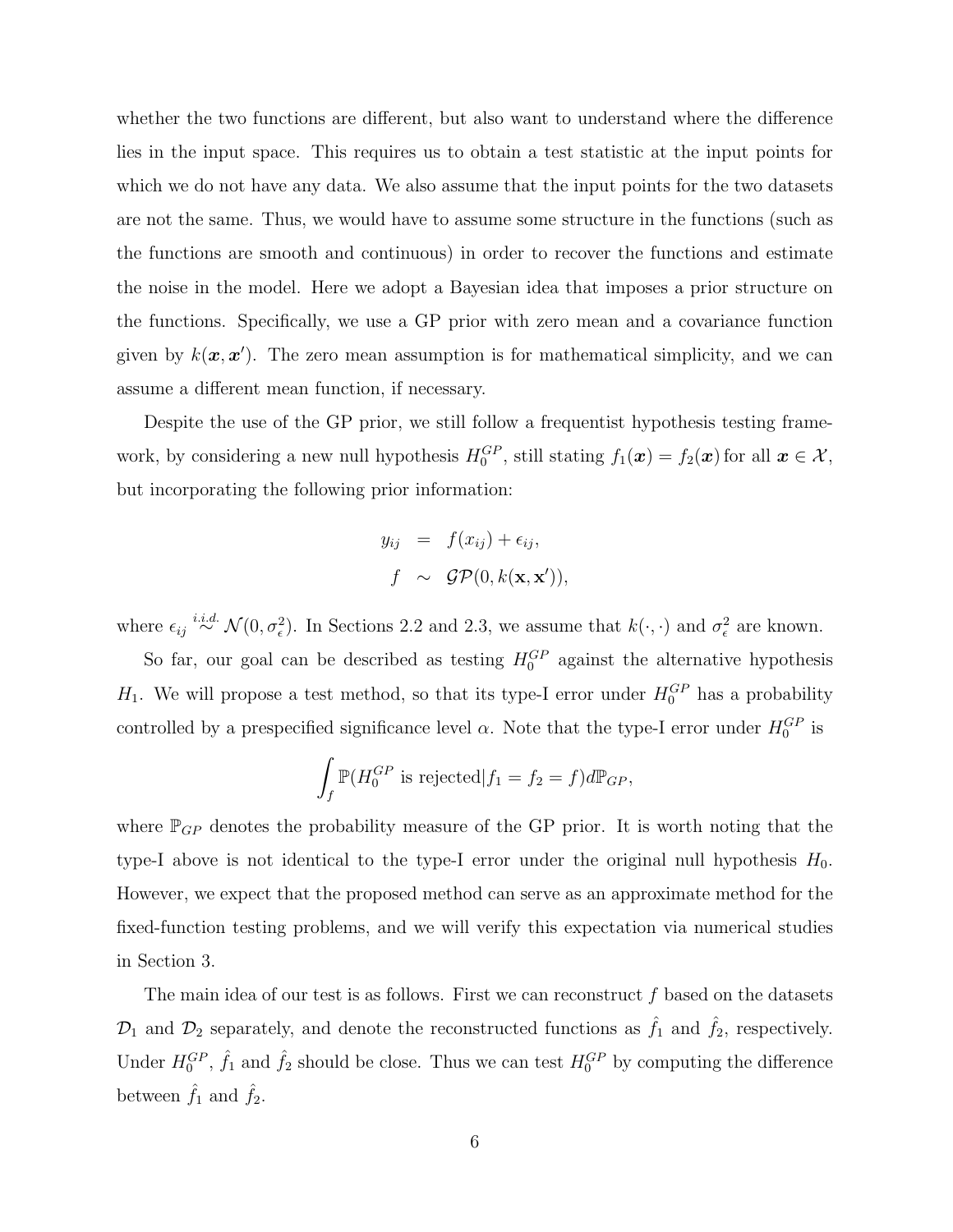To reconstruct f, We start off by defining a cross-covariance matrix  $K_{X,X'}$  between a pair of input variable matrix **X** and **X'**, and a covariance vector  $r(x)$  between the input data **X** and any point  $x$  as follows:

$$
\mathbf{K}_{\mathbf{X},\mathbf{X}'} = \begin{bmatrix} k(\boldsymbol{x}_1,\boldsymbol{x}'_1) & k(\boldsymbol{x}_1,\boldsymbol{x}'_2) & \dots & k(\boldsymbol{x}_1,\boldsymbol{x}'_n) \\ k(\boldsymbol{x}_2,\boldsymbol{x}'_1) & k(\boldsymbol{x}_2,\boldsymbol{x}'_2) & \dots & k(\boldsymbol{x}_2,\boldsymbol{x}'_n) \\ \vdots & \vdots & \ddots & \vdots \\ k(\boldsymbol{x}_m,\boldsymbol{x}'_1) & k(\boldsymbol{x}_m,\boldsymbol{x}'_2) & \dots & k(\boldsymbol{x}_m,\boldsymbol{x}'_n) \end{bmatrix}, \quad \mathbf{r}(\boldsymbol{x}) = \begin{bmatrix} k(\boldsymbol{x}_1,\boldsymbol{x}) \\ k(\boldsymbol{x}_2,\boldsymbol{x}) \\ \vdots \\ k(\boldsymbol{x}_m,\boldsymbol{x}) \end{bmatrix}, \quad (2)
$$

where  $\bm{x}_1 \dots \bm{x}_m$  are the vectors in the rows of the matrix **X**, and  $\bm{x}'_1 \dots \bm{x}'_n$  are the vectors in the rows of the matrix **X'**. When  $X = X'$ ,  $K_{X,X}$  is then a symmetric covariance matrix. The standard GP prediction theory suggests (Rasmussen and Williams, 2006)

$$
\hat{f}_1(\boldsymbol{x}) = \boldsymbol{r}_1(\boldsymbol{x})^\top [\mathbf{K}_{\mathbf{X}^{(1)},\mathbf{X}^{(1)}} + \sigma_\epsilon^2 \mathbf{I}_{n_1}]^{-1} \boldsymbol{y}^{(1)},
$$
\n(3)

$$
\hat{f}_2(\boldsymbol{x}) = \boldsymbol{r}_2(\boldsymbol{x})^\top [\mathbf{K}_{\mathbf{X}^{(2)}, \mathbf{X}^{(2)}} + \sigma_\epsilon^2 \mathbf{I}_{n_2}]^{-1} \boldsymbol{y}^{(2)},
$$
\n(4)

where  $r_1(x)$  is the covariance vector between  $X^{(1)}$  and any point x,  $K_{X^{(1)},X^{(1)}}$  is the covariance matrix for  $X^{(1)}$ , and  $I_{n_1}$  is the identity matrix of proper size— $n_1 \times n_1$  in this case. The notations in Equation (4) are likewise defined.

It is worth noting that although  $\hat{f}_1(x)$  and  $\hat{f}_2(x)$  are posterior means from a Bayesian perspective, here we take a frequentist point of view and regard them merely as statistics, i.e., functions of the data. To test the null hypothesis  $H_0^{GP}$ , we use the statistic  $G(\boldsymbol{x}) :=$  $\hat{f}_1(\bm{x}) - \hat{f}_2(\bm{x})$ . Clearly, given  $(\bm{X}^{(1)}, \bm{X}^{(2)})^T$ , the randomness of  $G(\bm{x})$  comes solely from the data  $(\mathbf{y}^{(1)}, \mathbf{y}^{(2)})^T$ , which follows a zero-mean multivariate normal distribution under  $H_0^{GP}$ . Therefore, under  $H_0^{GP}$  and given the input data,  $G(\boldsymbol{x})$  is a centered GP and we write

$$
G(\cdot)|\mathbf{X}^{(1)},\mathbf{X}^{(2)},H_0^{GP} \sim \mathcal{GP}(0,c(\cdot,\cdot)).
$$
\n(5)

The expression for covariance function  $c(\cdot, \cdot)$  is given as follows (see Supplementary Material Section S.1 for details):

$$
c(\mathbf{x}, \mathbf{x}') = \mathbf{r}_2(\mathbf{x})^\top [\mathbf{K}_{\mathbf{X}^{(2)}, \mathbf{X}^{(2)}} + \sigma_\epsilon^2 \mathbf{I}_{n_2}]^{-1} \mathbf{r}_2(\mathbf{x}') + \mathbf{r}_1(\mathbf{x})^\top [\mathbf{K}_{\mathbf{X}^{(1)}, \mathbf{X}^{(1)}} + \sigma_\epsilon^2 \mathbf{I}_{n_1}]^{-1} \mathbf{r}_1(\mathbf{x}') - 2 \mathbf{r}_2(\mathbf{x})^\top [\mathbf{K}_{\mathbf{X}^{(2)}, \mathbf{X}^{(2)}} + \sigma_\epsilon^2 \mathbf{I}_{n_2}]^{-1} \mathbf{K}_{\mathbf{X}^{(2)}, \mathbf{X}^{(1)}} [\mathbf{K}_{\mathbf{X}^{(1)}, \mathbf{X}^{(1)}} + \sigma_\epsilon^2 \mathbf{I}_{n_1}]^{-1} \mathbf{r}_1(\mathbf{x}').
$$
\n(6)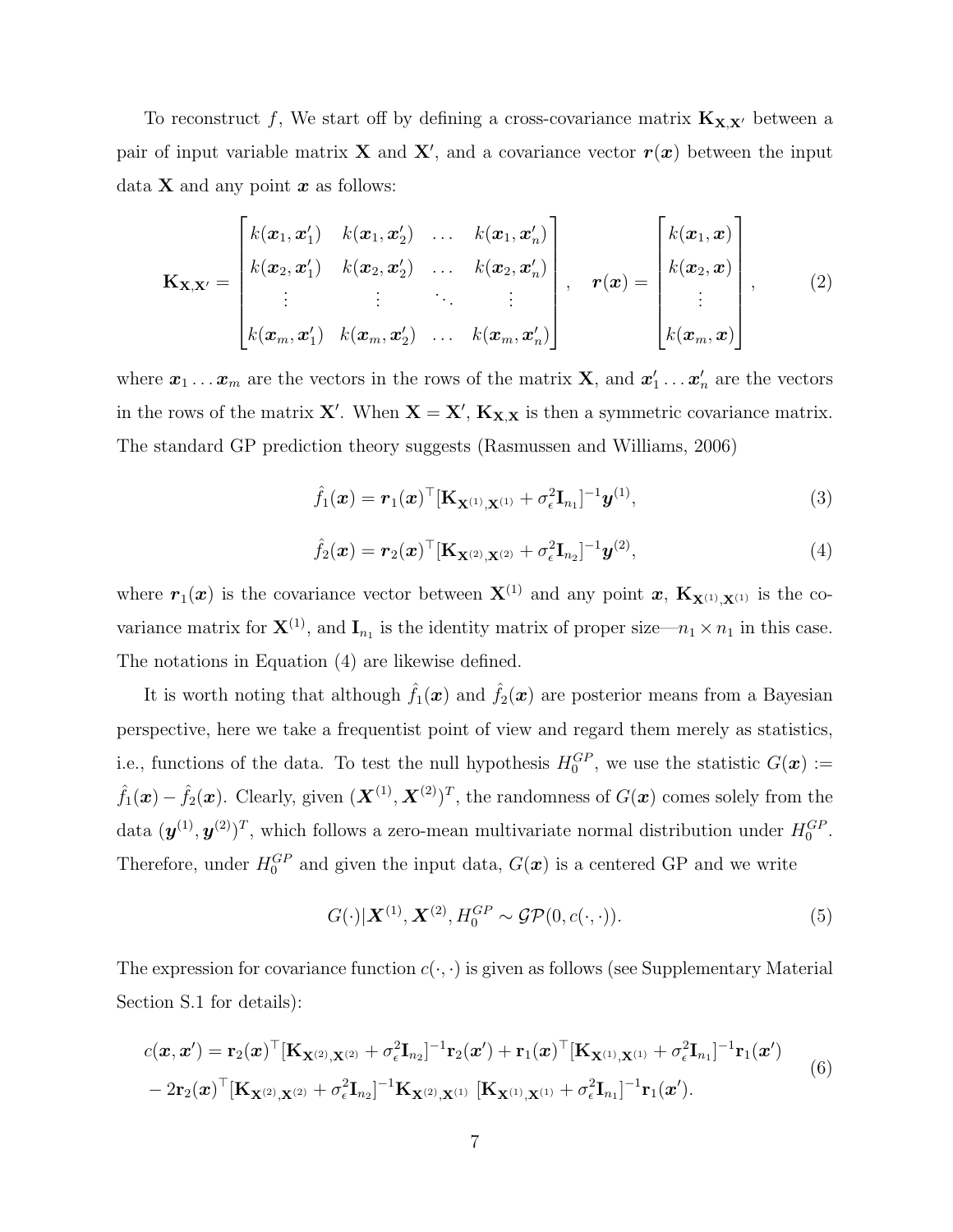Therefore, to test  $H_0^{GP}$ , it suffices to find a  $1-\alpha$  probability band of  $G(\cdot)$  under  $H_0^{GP}$ , i.e, a pair of functions  $l(\boldsymbol{x})$  and  $u(\boldsymbol{x})$  such that

$$
\mathbb{P}_{G \sim \mathcal{GP}(0, c(\cdot, \cdot))}(l(\boldsymbol{x}) \leq G(\boldsymbol{x}) \leq u(\boldsymbol{x}) \text{ for all } \boldsymbol{x}) \geq 1 - \alpha.
$$

With a slight abuse of terminology, we shall call the band between  $l(x)$  and  $u(x)$  a 1 −  $\alpha$  confidence band for  $\mathcal{GP}(0, c(\cdot, \cdot))$ . It is worth noting that this band is related to the distribution of  $G(x)$  only under the null hypothesis  $H_0^{GP}$ . The test then proceeds by checking whether  $G(\cdot)$  remains within the confidence band. If there exists an x for which  $G(\boldsymbol{x})$  is outside the band then we reject the null hypothesis. Clearly, such a testing method ensures a  $1 - \alpha$  type-I error under  $H_0^{GP}$ . The question now is how to efficiently build an effective confidence band for  $\mathcal{GP}(0, c(\cdot, \cdot)).$ 

### 2.3 Building the confidence band

To build a 1– $\alpha$  confidence band for  $\mathcal{GP}(0, c(\cdot, \cdot))$ , the main idea is to sample from a set with a coverage probability of  $1 - \alpha$ . For notational simplicity, we suppose  $G(\mathbf{x}) \sim \mathcal{GP}(0, c(\cdot, \cdot))$ in this subsection, i.e., the null hypothesis  $H_0^{GP}$  is true. Since  $G(\mathbf{x})$  is an infinite dimensional object, it is more convenient to work with a finite dimensional representation of it. To this end, we employ the Karhunen Loève (KL) expansion on  $G(\boldsymbol{x})$ . The KL expansion for the zero mean Gaussian process  $G(\boldsymbol{x})$  is given as follows:  $G(\boldsymbol{x}) = \sum_{k=1}^{\infty}$ √  $\overline{\lambda_k} \phi_k(\boldsymbol{x}) z_k,$ where  $\{z_k\}_{k=1}^{\infty}$  are uncorrelated standard normal random variables,  $\{\phi_k(\cdot)\}_{k=1}^{\infty}$  are the basis functions,  $\{\lambda_k\}_{k=1}^{\infty}$  are the eigenvalues. In practice, this infinite sum is truncated for two reasons: 1) If the process is smooth, the eigenvalues would decay rapidly, 2) To make the computation tractable. Under the assumption that the underlying functions under comparison are smooth, we discard all the eigenvalues smaller than a certain threshold. For practical purposes, we find a threshold value of  $10^{-6} \times \lambda_{max}$  to work well, where  $\lambda_{max}$  is the largest eigenvalue. Thus, the KL expansion decomposes the process into independent components and also reduces the dimension of the problem by finding a sparse representation of the process using its eigenfunction basis.

Let the truncation number computed from the aforementioned rule be  $m$ , that is, only the  $m$  largest eigenvalues are significantly "large". Then, we write the truncated KL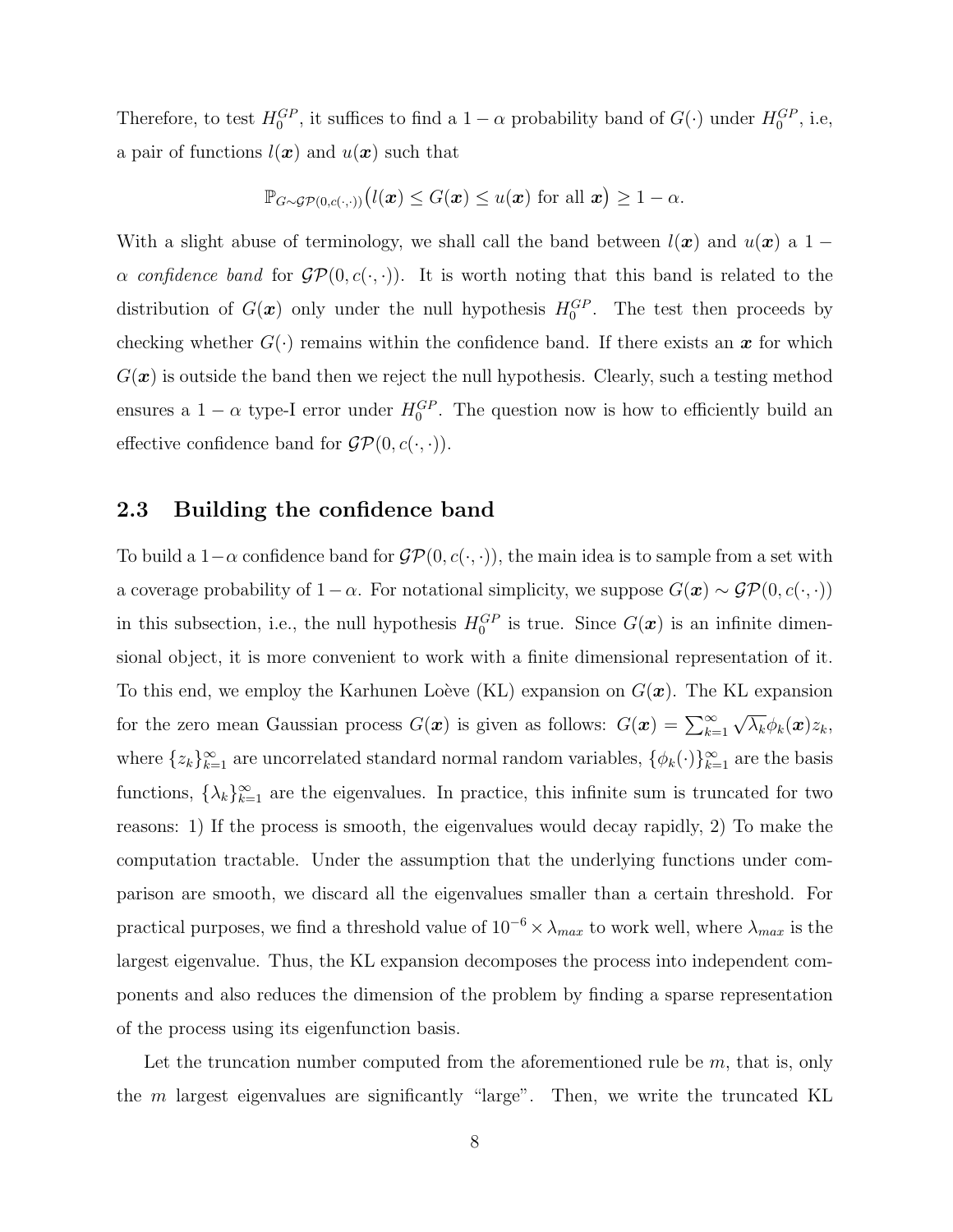expansion for  $G(\boldsymbol{x})$  as follows:

$$
G(\boldsymbol{x}) \approx \sum_{k=1}^{m} \sqrt{\lambda_k} \phi_k(\boldsymbol{x}) z_k.
$$
 (7)

In Equation (7), the randomness is introduced by  $z_k$ 's. Hence, in order to build a  $1 - \alpha$ confidence band on  $G(\mathbf{x})$ , we build the same level confidence band for the joint distribution of  $z_k | k = 1, ..., m$ , which can be constructed as follows. We know that for an mdimensional uncorrelated standard normal vector, a confidence region  $\mathcal{R}$ , with probability  $\mathbb{P}(\mathcal{R}) = 1 - \alpha$ , can be described using a hypersphere of radius r. This radius can be expressed as  $r = ||\boldsymbol{z}||$ , where  $||\boldsymbol{z}|| = ||z_1^2 + z_2^2 + \cdots + z_m^2||$  is the  $\ell^2$  norm. The sum of squares of m uncorrelated standard normals follows a chi-square distribution with  $m$  degrees of freedom, that is,  $r^2 = z_1^2 + z_2^2 + \cdots + z_m^2 \sim \chi_m^2$ . Hence, r is computed by inverting the CDF of a chi-square distribution in the following way:

$$
r = \sqrt{F_m^{-1}(1-\alpha)},\tag{8}
$$

where  $F_m^{-1}(\cdot)$  is the inverse CDF of  $\chi^2_m$ . Once we have the radius r, we sample z from the region with a coverage probability of  $1 - \alpha$  using the following rule:

- sample  $z_i$  from  $\mathcal{N}(0,1) \mid i \in \{1 \dots m\},\$
- if  $\sum_{i=1}^{m} z_i^2 \le r^2$ , accept  $\boldsymbol{z} = (z_1, z_2, \dots, z_m)^\top$ ; else, reject it.

The samples of z obtained as above can be easily converted to samples from  $G(\mathbf{x})$  that are from  $1-\alpha$  confidence set using Equation (7). In order to test the hypothesis, we would need to compare the actual difference in the predictive means  $g(x)$  with the confidence band at all the points  $x \in \mathcal{X}$ . This is practically intractable, as for any continuous function, there are infinitely many points in the domain. Hence, we discretize the domain using a finite-sized evenly spaced test grid to approximate X. Let  $\mathbf{X}_{test}$  be a  $n_{test} \times d$  matrix with each row corresponding to one grid point  $\mathbf{x}_{t_j}$  |  $j = 1, \ldots, n_{test}$ . We compare the function difference with the confidence band on these grid points. Testing on this regular grid is a reasonable approximation to testing for all  $x \in \mathcal{X}$  because of our underlying assumption that the functions are continuous and smooth. Let  $C_{\mathbf{X}_{test},\mathbf{X}_{test}}$  be the covariance matrix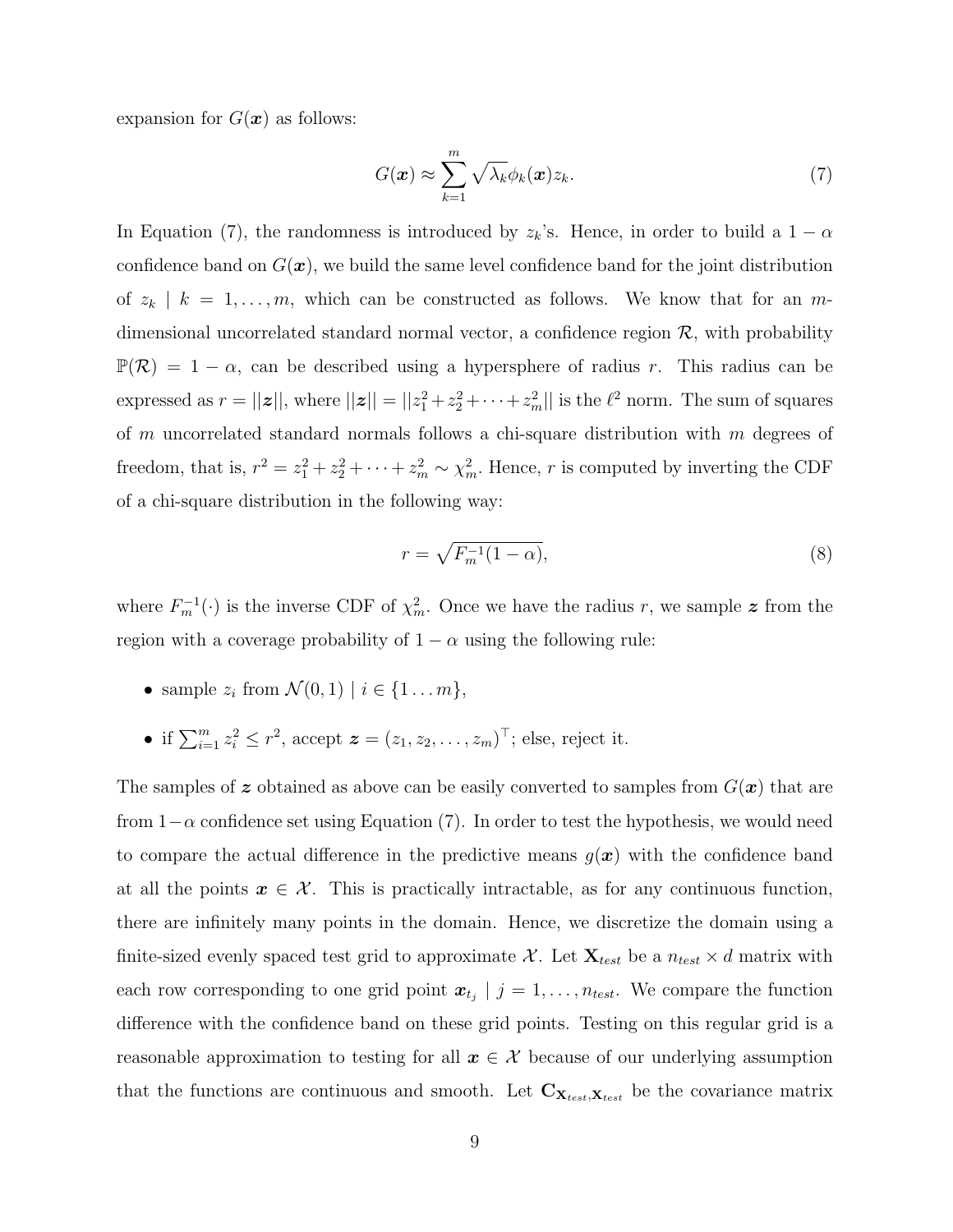generated using the covariance function  $c(\mathbf{x}, \mathbf{x}')$  using all the points in  $\mathbf{X}_{test}$  in a similar way as  $\mathbf{K}_{\mathbf{X},\mathbf{X}'}$  is defined in Equation (2). Let  $\Lambda$  be an  $m \times m$  diagonal matrix with m largest eigenvalues of  $C_{\mathbf{X}_{test},\mathbf{X}_{test}}$  and let U be an  $n_{test} \times m$  matrix whose columns are the eigenvectors corresponding to the m largest eigenvalues of  $C_{\mathbf{X}_{test},\mathbf{X}_{test}}$ . Then, the KL expansion at all the points in  $\mathbf{X}_{test}$ , denoted by a random vector **G** such that its  $j^{th}$ component  $(\mathbf{G})_j = G(\boldsymbol{x}_{t_j})$ , can be expressed using the matrix notation as follows (see Supplementary Material Section S.2 for details):

$$
\mathbf{G} = \mathbf{U}\Lambda^{\frac{1}{2}}\boldsymbol{z}.\tag{9}
$$

In order to construct the confidence band, we sample a large number (say 1,000) of  $\boldsymbol{z}$ from its confidence set, then the values of the confidence band at all points in  $\mathbf{X}_{test}$  is given by the vectors:

$$
\mathbf{u}\mathbf{b} = \text{Max}_{\mathbf{z}} \mathbf{U} \mathbf{\Lambda}^{\frac{1}{2}} \mathbf{z},
$$
  

$$
\mathbf{l}\mathbf{b} = -\mathbf{u}\mathbf{b},
$$
 (10)

where  $\boldsymbol{u}\boldsymbol{b}$  is the vector of upper bounds and  $\boldsymbol{lb}$  is the vector of lower bounds for the confidence band. We accept the null hypothesis  $H_0^{GP}$  at the confidence level of  $1 - \alpha$  if the value of  $g(\boldsymbol{x}_{t_j})$  are within the band, that is,

$$
(\boldsymbol{lb})_j \leq g(\boldsymbol{x}_{t_j}) \leq (\boldsymbol{ub})_j \quad \text{ for all } j=1 \ldots n_{test},
$$

where the notation  $(a)_j$  is the  $j<sup>th</sup>$  component of a vector **a**. Similarly, we reject the null hypothesis  $H_0^{GP}$  at the  $1 - \alpha$  confidence level if there is at least one violation, that is,

there exists 
$$
j \in \{1 \ldots n_{test}\}\
$$
 such that  $g(\boldsymbol{x}_{t_j}) \notin [(lb)_j, (\boldsymbol{u}\boldsymbol{b})_j].$ 

It is also worth noting that we are getting an approximate band because of using a truncated KL expansion. This may result in losing some confidence on the test. In other words, the probability of the confidence band would be less than  $1 - \alpha$ . A possible compensation can be made by setting a slightly higher confidence level than the nominal level.

The points for which the null hypothesis is rejected would form a discrete grid on the difference region(s) and the absolute value of the statistically significant difference at these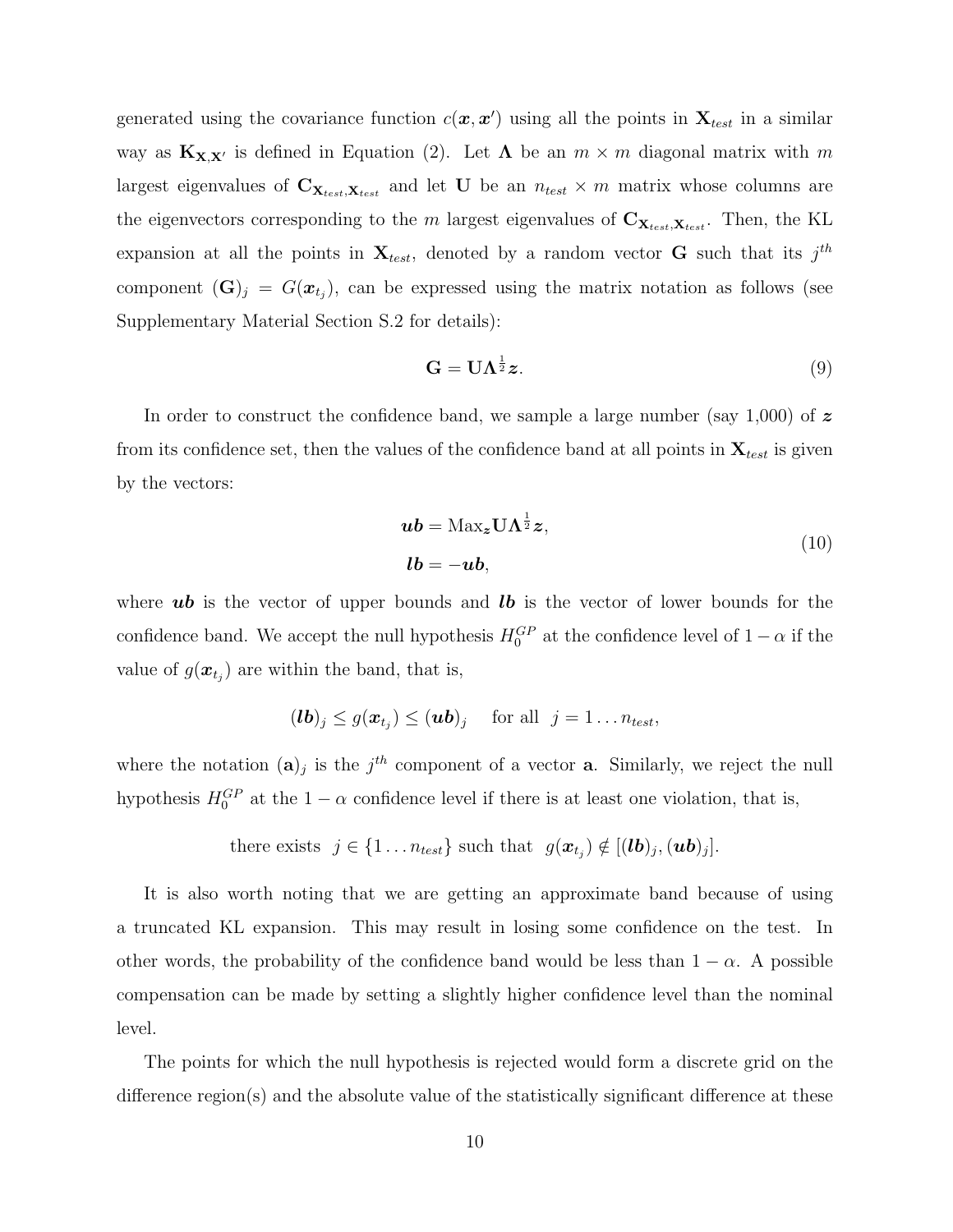points would be given as:  $\delta(\bm{x}_{t_j}) = |g(\bm{x}_{t_j})| - (\bm{u}\bm{b})_j$ . Needless to say that the difference at the points where the null hypothesis is not rejected would be considered zero.

### 2.4 Estimating the hyperparameters

Until now, we have assumed the values of the hyperparameters of the covariance matrix and the nugget  $\sigma_{\epsilon}$  are known. Next, we describe the method we use to estimate these hyperparameters.

Let us assume that  $\theta$  is the vector containing all the hyperparameters of the covariance function and the nugget  $\sigma_{\epsilon}$ . We estimate these hyperparameters by merging the two datasets as  $y = (y^{(1)}, y^{(2)})$  and  $X = (X^{(1)}, X^{(2)})$ , and jointly maximizing the likelihood as follows:

$$
\hat{\theta} = \arg \max \mathcal{L}(\theta; \mathcal{D}_1, \mathcal{D}_2), \tag{11}
$$

where  $\mathcal{L}(\theta; \mathcal{D}_1, \mathcal{D}_2) = (2\pi)^{-(n_1+n_2/2)} |\mathbf{K}_{\mathbf{X}, \mathbf{X}} + \sigma_\epsilon^2 \mathbf{I}|^{-1/2} \exp(-0.5(\boldsymbol{y}^\top [\mathbf{K}_{\mathbf{X}, \mathbf{X}} + \sigma_\epsilon^2 \mathbf{I}]^{-1} \boldsymbol{y}))$ . We formally state the funGP algorithm in Section 2.5.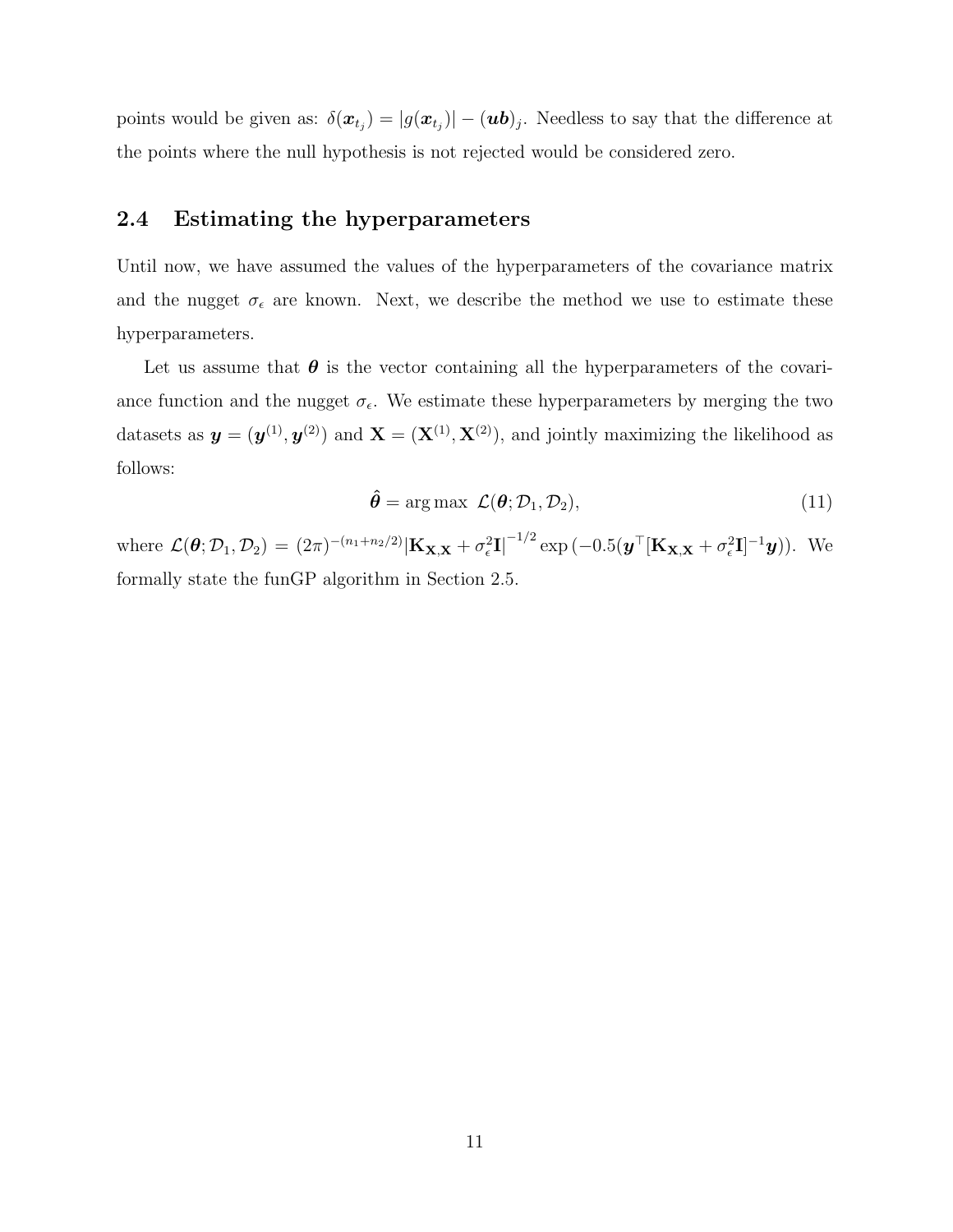### 2.5 funGP algorithm

Algorithm 1: funGP: function comparison using Gaussian process

 $\text{Input:} \; \mathcal{D}_1 = \{\textbf{X}^{(1)}, \boldsymbol{y}^{(1)}\}, \, \mathcal{D}_2 = \{\textbf{X}^{(2)}, \boldsymbol{y}^{(2)}\}, \, \textbf{X}_{test}, \, \alpha$ 

#### Procedure:

- 1: Choose a covariance function.
- 2: Estimate the hyperparameters for the covariance function and the nugget,  $\sigma_{\epsilon}$ , by optimizing the likelihood function given in Equation (11).
- 3: Compute the predictive mean functions  $\hat{f}_1$  using  $\mathcal{D}_1$ , and  $\hat{f}_2$  using  $\mathcal{D}_2$  using Equations  $(3)$  and  $(4)$ .
- 4: Compute the covariance matrix  $C_{\mathbf{X}_{test},\mathbf{X}_{test}}$  using the covariance function in Equation (6) for the points in  $\mathbf{X}_{test}$ .
- 5: Compute the difference between predictive means for the points in  $\mathbf{X}_{test}$ ,  $g(\boldsymbol{x}_{t_j}) = \hat{f}_2(\boldsymbol{x}_{t_j}) - \hat{f}_1(\boldsymbol{x}_{t_j}) \mid j = 1, \dots, n_{test}.$
- 6: Do the eigen decomposition of  $C_{\mathbf{X}_{test}, \mathbf{X}_{test}}$  and store the m largest eigenvalues following the truncation rule in Section 2.3 in a diagonal matrix  $\Lambda$  and the corresponding eigenvectors in a matrix U.
- 7: Compute the radius,  $r$ , of a standard normal vector of dimension  $m$  with a coverage probability of  $1 - \alpha$  using Equation (8).
- 8: Sample a large number (say 1,000) of standard normal vector  $\boldsymbol{z}$  such that  $||z|| \leq r$ .
- 9: Compute the vector of upper bounds,  $\boldsymbol{u}\boldsymbol{b}$ , and lower bounds,  $\boldsymbol{b}$ , for all the test points using Equation (10).

#### Output:

If  $(\bm{lb})_j \leq g(\bm{x}_{t_j}) \leq (\bm{ub})_j \quad \forall \; j = 1, \dots, n_{test},$  functions are same at  $1 - \alpha$ confidence level.

Else, functions are different at  $1 - \alpha$  confidence level.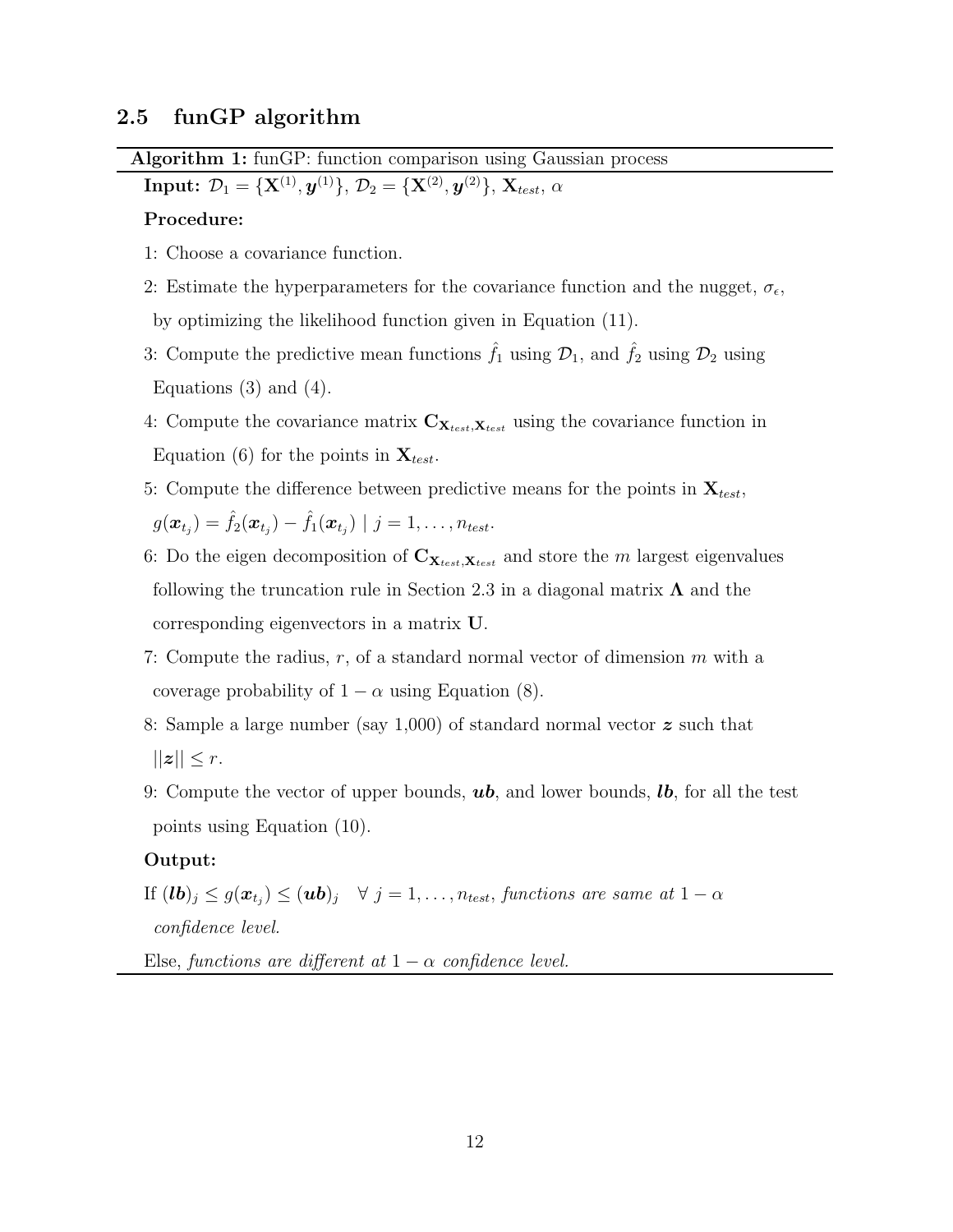### 3 Simulation Study

In this section, we present three simulation studies for the funGP method to estimate the type I and the type II errors and compare it with two methods from the existing literature. We estimate the type II error for some small perturbations. In order to quantify the difference between a function and its perturbation, we use an  $L^2$ -distance percentage defined as follows:

$$
L^2 \text{ dist } \% = \frac{\|f - g\|_{L^2}}{\|f\|_{L^2}} \times 100\%,
$$

where  $f$  is the underlying function, and  $g$  is its perturbation. After fixing the nominal level of  $H_0^{GP}$  to  $\alpha = 0.05$ , we conduct 1,000 runs for each simulation example to estimate the type I/type II errors. We also examine the effect of the sample size, the number of points in the test grid, and the truncation number in the KL expansion on the type I and type II errors using different experiments.

### 3.1 Functions used in the simulations

The first simulation study is based on functions sampled from a known Gaussian process. Our method also assumes the functions to be GP samples, so this study represents a case when there is no model misspecification, that is, the  $GP$  part in  $H_0^{GP}$  is indeed true. Whereas the other two simulation studies are based on some parametric functions available in the literature; we use GP as a surrogate for the true function. Thus, for these two fixed functions, the estimated type I/type II errors are for the original hypothesis test  $H_0$ , even though we are controlling the type I error only under  $H_0^{GP}$ . Hence, the last two simulations evaluate the efficacy of the funGP method under a potential model misspecification. In order to generate the datasets, we randomly sample two sets of points from the input domain of the functions. We then generate response by adding some i.i.d Gaussian noise to the function values at the sampled input points. For conducting all the simulation studies, we use a constant mean and a squared exponential covariance function for the GP modeling.

The following are the specifications of the simulated functions. We consider a one-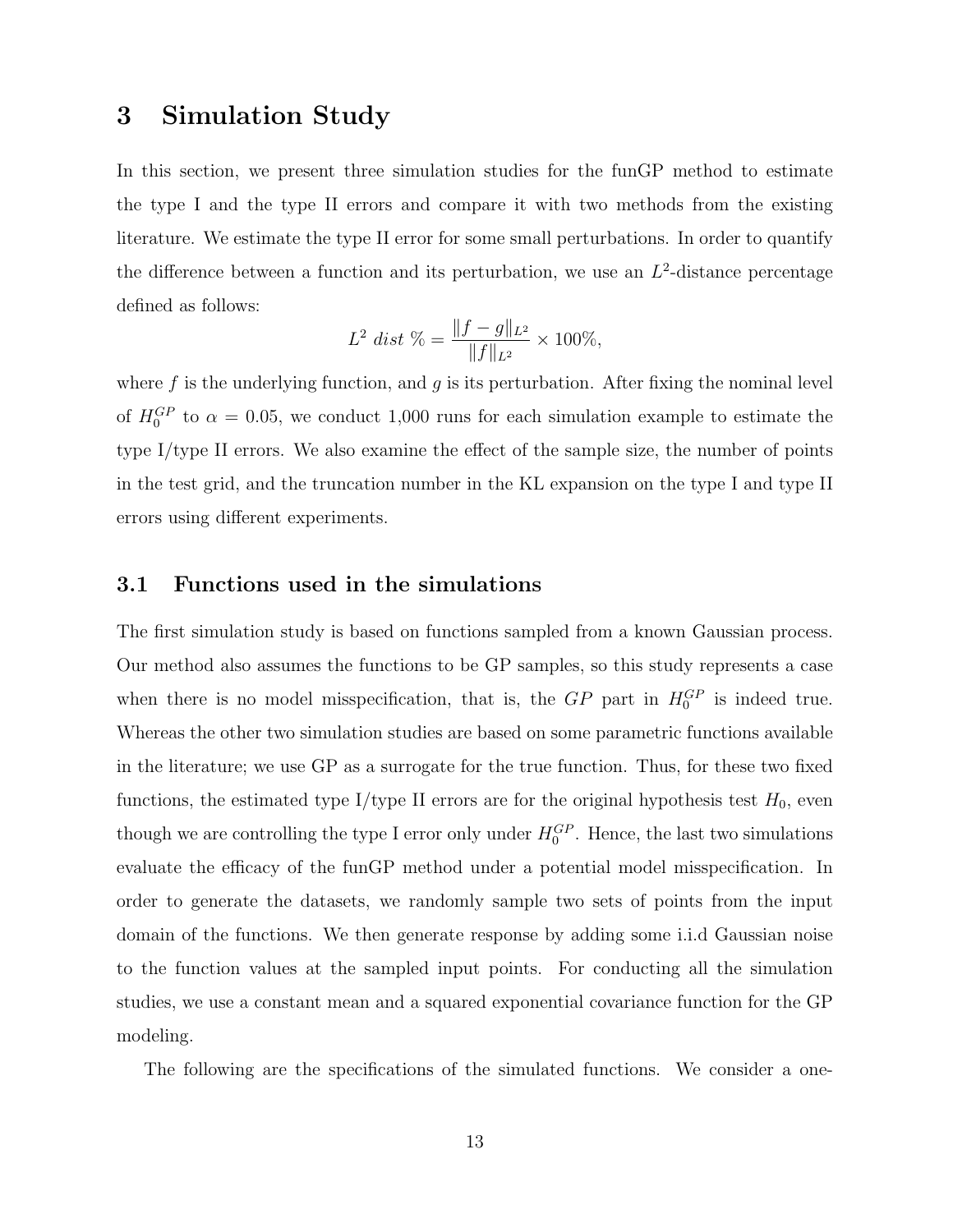dimensional input  $x \in [0, 1]$  for the first simulation study, the GP sample. The model can be described as:  $y = f(x) + \epsilon$ ;  $f(x) \sim \mathcal{GP}(0, k(x, x'))$ ;  $\epsilon \sim \mathcal{N}(0, \sigma_{\epsilon}^2)$ . The covariance function  $k(x, x')$  is squared exponential with the following form:  $k(x, x') = \sigma_f^2 \exp(-0.5[(x - x')/\theta]^2)$ . The hyperparameters for the covariance function,  $k(x, x')$ , are set to  $\sigma_f = 5$ , and  $\theta = 0.2$ . The standard deviation of the noise,  $\sigma_{\epsilon}$ , is set to 0.5. For each simulation run, a different sample is generated from the given GP model, and the estimated type I error is the percentage of runs for which the null hypothesis is rejected. For estimating the type II error, we create a perturbation  $g(x)$  in the following way:

$$
g(x) = \begin{cases} f(x) + \frac{1}{3}\sin\left(\pi\left(\frac{x-0.2}{0.8-0.2}\right)\right), & x \in [0.2, 0.8], \\ f(x), & \text{otherwise.} \end{cases}
$$

The functions  $f(x)$  and  $g(x)$  sampled for one simulation run (left panel) along with two noisy datasets generated from it (right panel) are shown in Figure 1. One can see that the difference between the functions is small and gets masked visually in the noisy data.

For the other two studies, we use two parametric functions available in the literature: piston simulation function (Kenett and Zacks, 1998) and borehole simulation function (Harper and Gupta, 1983). We use these functions with two dimensional input by fixing the rest of their input variables to certain values. More details about these functions, including the function plots, are provided as Supplementary Material S.3 to maintain the flow for the readers and save space.

#### 3.2 Results

Table 1 shows the estimated type I and type II errors for all the simulation studies, along with the  $L^2$  distance between the function f and its perturbation, g. The results in Table 1 are based on the following specifications. The sample size for one-dimensional function (GP sample) and two-dimensional functions (piston and borehole) are 500 and 1,000, respectively, randomly sampled from their respective input domain. The test grid is 500 evenly spaced points in the domain for the GP sample and  $50 \times 50$  evenly spaced grid for the piston and the borehole functions. We follow the same truncation rule for the truncation number m as described in Section 2.3. The  $L^2$  distance varies between 3 to 5 %.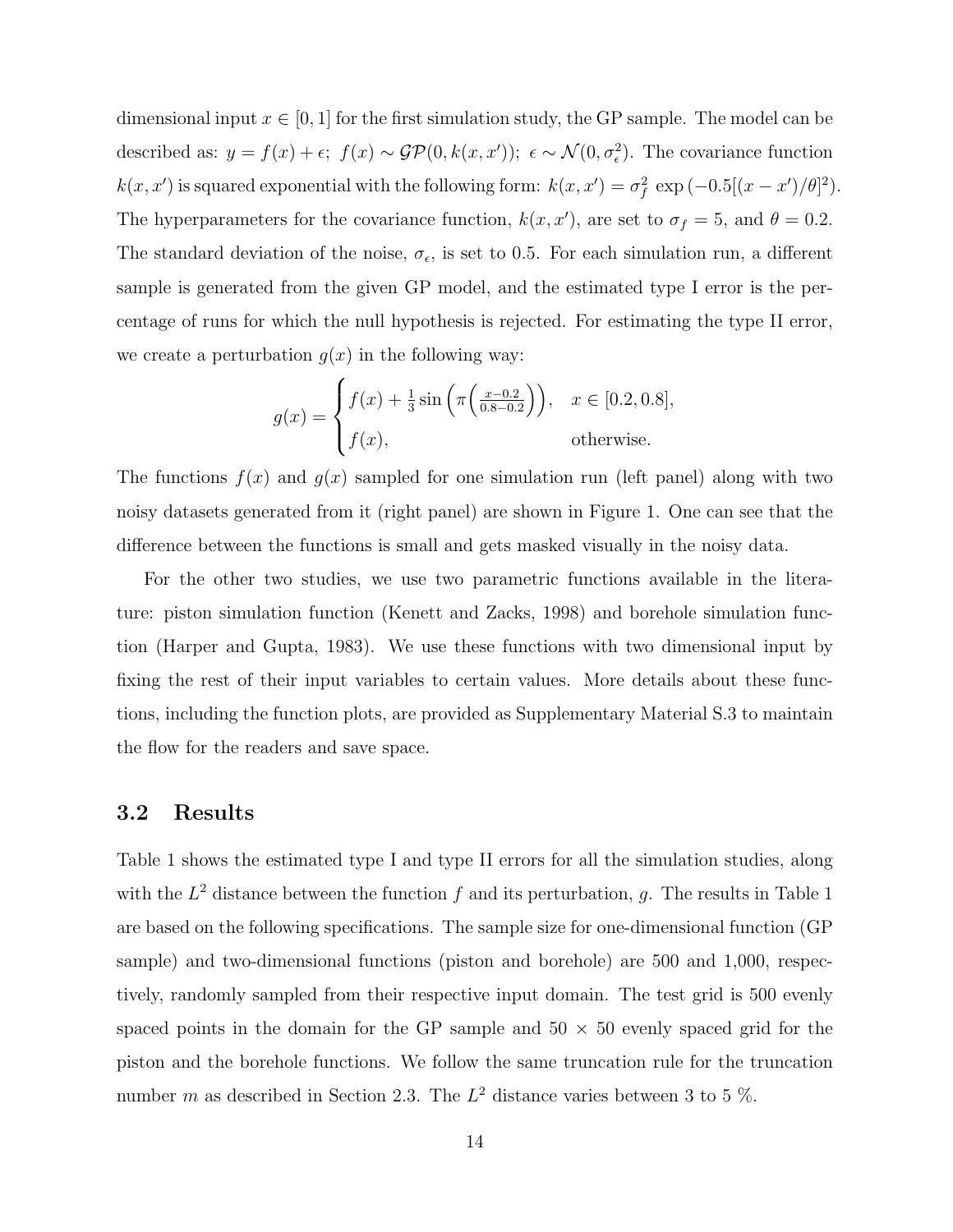

Figure 1: Plots for GP sample. Left panel:  $f(x)$  and its perturbation,  $g(x)$ ; Right panel: Noisy realizations from  $f(x)$  and  $g(x)$ .

| Function        |       | Type I error Type II error $\mid L^2 \text{ dist } \%$ |     |
|-----------------|-------|--------------------------------------------------------|-----|
| GP sample       | 0.049 | 0.031                                                  | 4.7 |
| Piston          | 0.041 | 0.008                                                  | 3.8 |
| <b>Borehole</b> | 0.065 | 0.022                                                  | 3.4 |

Table 1: Estimated type I and type II errors for the simulated functions.

For the first case study, when the true functions are GP samples, the estimated type I error is very close to the nominal level of 0.05 (5%). This result is very much expected, as both we are controlling the type I error under  $H_0^{GP}$  and the GP assumption is indeed true. In the other two simulation studies, the estimated type I error is not as close to the nominal value as the first simulation study. This can be attributed to the fact that the estimated type I error is for  $H_0$ , and we are controlling the type I error for  $H_0^{GP}$ . The form of the mean and covariance function required to sample these functions from a GP is not known and we use approximations in these studies. The agreement between the estimated type I error and the nominal value would depend on how well the GP approximates the function. If it is difficult to approximate a function using a known parametric covariance function, we can either come up with more sophisticated mean and covariance functions, or we can increase the confidence level of the test to a value greater than the desired level to account for model uncertainty. For the given sample size, we are satisfied that the method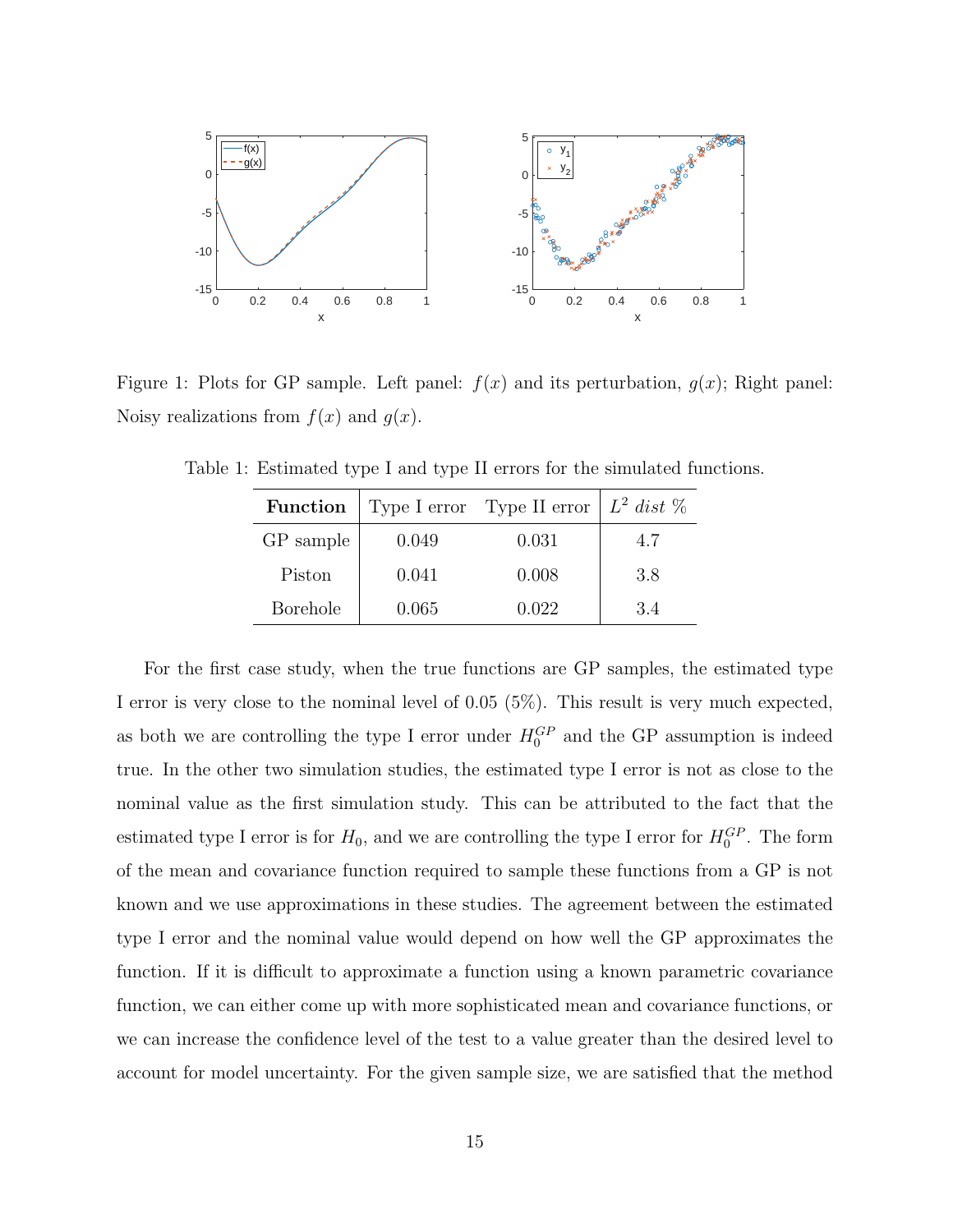| <b>Function</b> | Estimate      | Sample size for each dataset |                         |                         |       |
|-----------------|---------------|------------------------------|-------------------------|-------------------------|-------|
|                 |               | 100                          | <b>200</b>              | 500                     | 1,000 |
| GP              | Type I error  | 0.032                        | 0.040                   | 0.049                   | 0.049 |
| sample          | Type II error |                              | $0.721$ $0.450$ $0.031$ |                         | 0.001 |
| piston          | Type I error  |                              |                         | $0.031$ $0.032$ $0.027$ | 0.041 |
|                 | Type II error |                              | $0.845$ $0.639$ $0.201$ |                         | 0.008 |
| borehole        | Type I error  |                              | $0.058$ 0.058 0.070     |                         | 0.065 |
|                 | Type II error |                              | 0.757 0.460             | 0.091                   | 0.022 |

Table 2: Estimated type I and type II errors under different sample sizes.

can identify the difference in the underlying functions even with small perturbations. We would, next, conduct experiments to see how the method performs under different sample sizes, test grid sizes and truncation numbers.

#### 3.3 Further experiments

We repeat the three simulation experiments carried out previously under different sample sizes while keeping the test grid and the truncation rule fixed. The sample sizes are set at four levels: 100, 200, 500, and 1,000. Table 2 presents the results of these experiments. The table clearly shows a reduction in type II error as the sample size increases while keeping the type I error stable, which is consistent with our understanding of statistical hypothesis tests. The numerical results indicate that in order to render sufficient detection power, a large enough sample is needed for detecting small difference between two functions.

The test grid size experiment is carried out while keeping the sample size fixed at the same value as used for the main result in Section 3.2. We use a test grid of size 100, 400, 900, and 2,500 for each simulated function so that it corresponds to  $10\times10$ ,  $20\times20$ ,  $30\times30$ , and  $50\times50$  test grid, respectively, for two-dimensional functions (piston and borehole). Table 3 presents the results of this experiment. There is no significant effect of the test grid size on the type I and type II errors. This is expected as our test relies on the truncated KL expansion and the number of eigenvalues  $(m)$  remains constant for different test grid sizes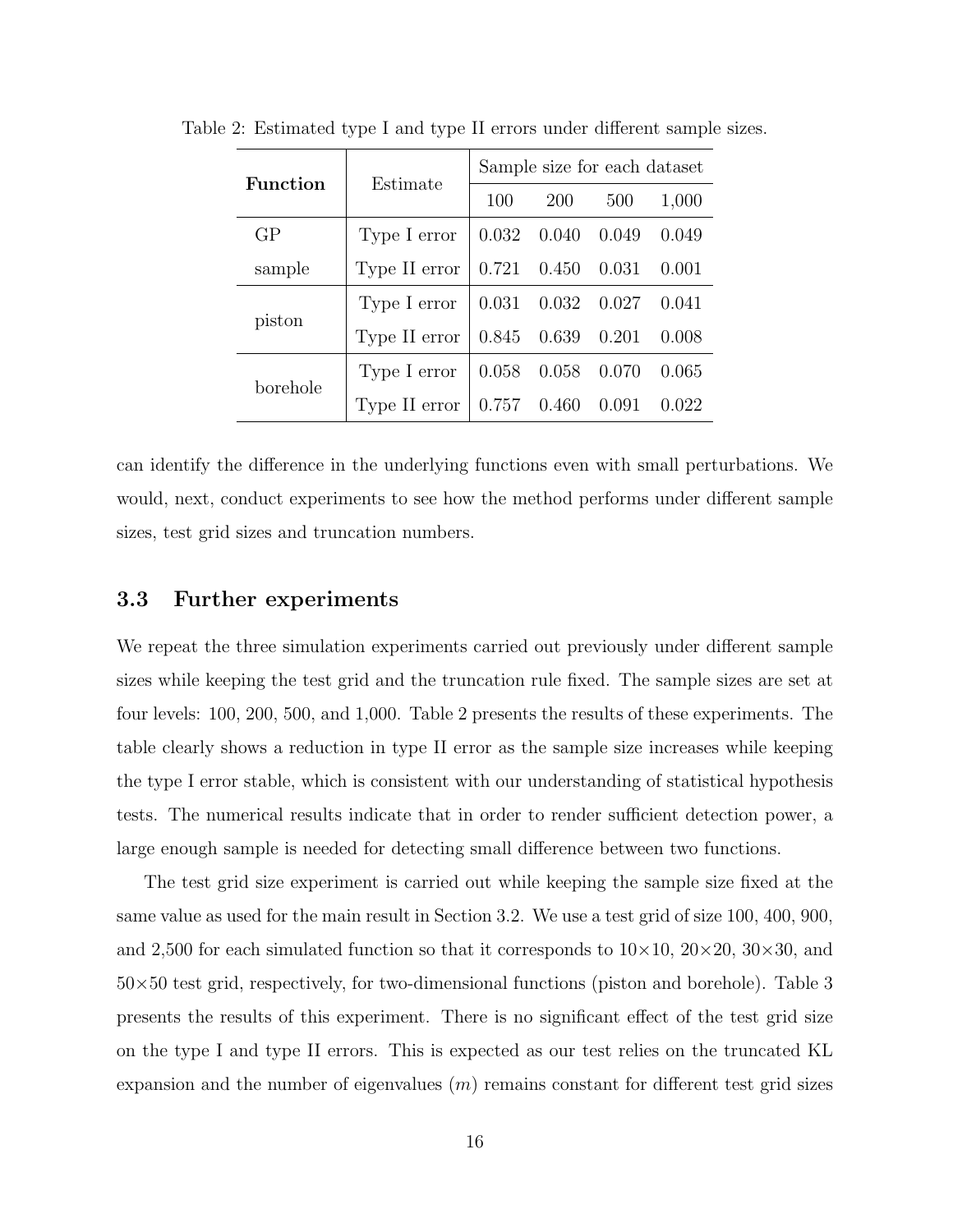| <b>Function</b> | Estimate      | Number of test points |                         |     |        |
|-----------------|---------------|-----------------------|-------------------------|-----|--------|
|                 |               | 100                   | 400                     | 900 | 2500   |
| GP              | Type I error  |                       | $0.039$ $0.038$ $0.059$ |     | 0.049  |
| sample          | Type II error |                       | 0.033 0.033 0.034       |     | 0.022  |
| piston          | Type I error  |                       | $0.025$ $0.032$ $0.044$ |     | 0.041  |
|                 | Type II error |                       | $0.020$ $0.014$ $0.014$ |     | -0.008 |
| borehole        | Type I error  |                       | $0.035$ $0.050$ $0.046$ |     | 0.065  |
|                 | Type II error |                       | $0.063$ $0.027$ $0.024$ |     | 0.022  |

Table 3: Estimated type I and type II errors under different test grid sizes.

because we use the same truncation rule.

We contemplate how the results may change when we use any arbitrary truncation number instead of using the aforementioned rule for calculating the truncation number. Table 4 displays the result of using different truncation numbers on the type I and type II errors. We note that the hypothesis test remains a level- $\alpha$  test as long as the truncation number is larger than a certain threshold, of which the specific value would depend on the function under study. For the first two cases, a truncation number of 10 or greater appears sufficient, whereas for the third case, a truncation number may need to be as large as 50. When one chooses a smaller truncation number than the problem demands, then one cuts off a significant portion of the  $1-\alpha$  confidence band, resulting in a high type I error. Thus, we suggest using the recommended truncation rule, which adapts the truncation number according to the problem.

#### 3.4 Comparison with other methods

We compare our method with two other methods available in the literature. The first comparison is with Munk and Dette (1998), which is a global test that works for datasets without requiring common input points and replicates. Although it is a global test, we can still use this method to compare with the funGP method in terms of the type I and type II errors. This method builds its test statistic based on the  $L^2$ -distance between the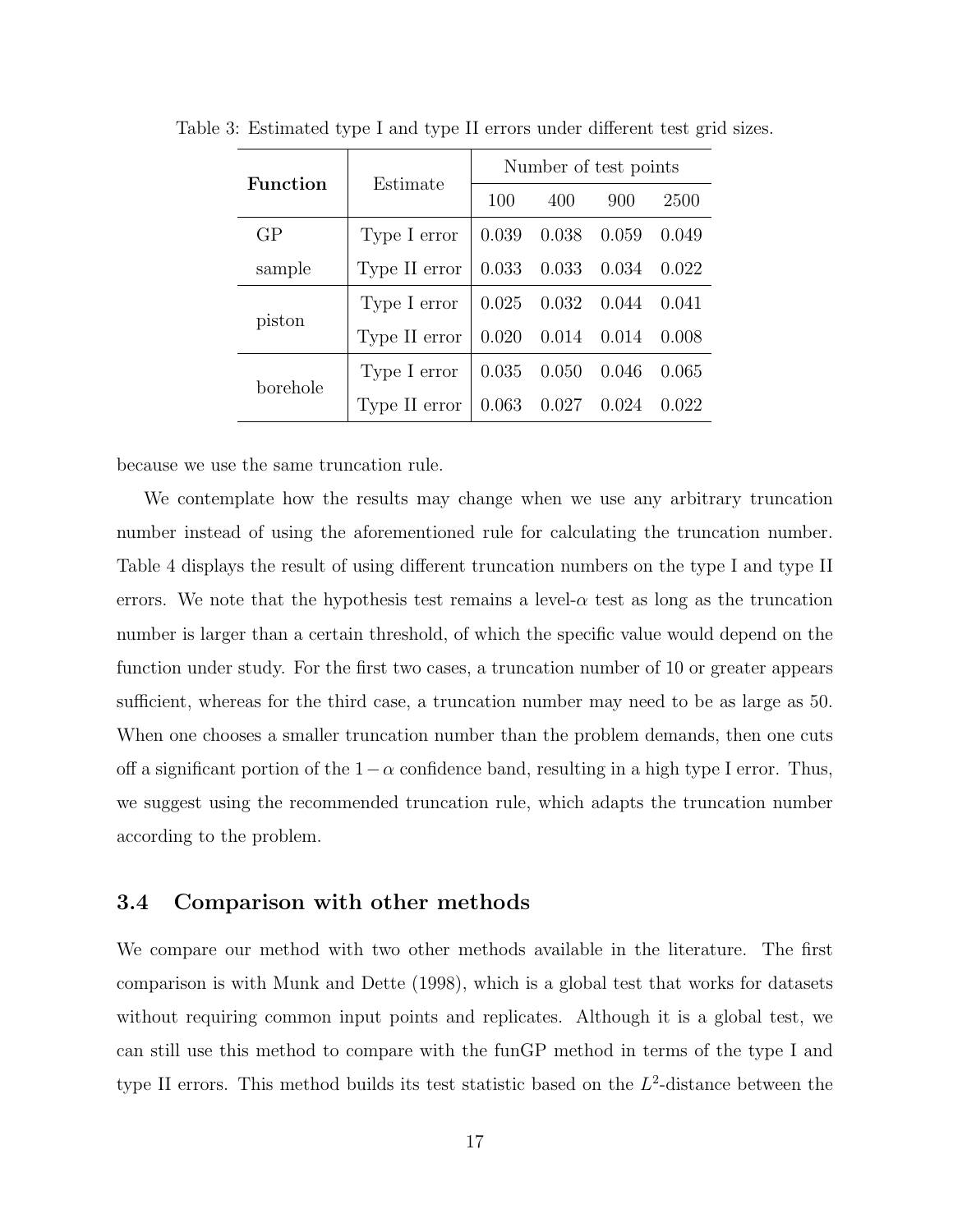| <b>Function</b> | Estimate      | Truncation number |                         |       |  |
|-----------------|---------------|-------------------|-------------------------|-------|--|
|                 |               | 10                | 50                      | 100   |  |
| GP              | Type I error  |                   | $0.051$ $0.034$ $0.029$ |       |  |
| sample          | Type II error |                   | 0.023 0.043 0.048       |       |  |
| piston          | Type I error  |                   | 0.036 0.013 0.024       |       |  |
|                 | Type II error |                   | $0.016$ 0.020           | 0.026 |  |
| borehole        | Type I error  |                   | $0.260$ $0.046$ $0.039$ |       |  |
|                 | Type II error |                   | $0.014$ 0.020           | 0.018 |  |

Table 4: Estimated type I and type II errors under different truncation numbers.

functions. The method is developed for functions with one-dimensional input. For this reason, we use this method only for the first simulation study, the GP sample.

Table 5 presents the results for the comparison. We note that out method is significantly more powerful than Munk and Dette's method. Munk and Dette (1998) provided an expression for approximating the power of their test, given the  $L^2$ -distance between the functions, the sample size, and the noise level; see Equation (17) in Munk and Dette (1998). The approximate power computed using that expression is 0.435, which is consistent with the empirically estimated type II error in Table 5 (power  $= 1$  -type II error).

Table 5: Comparison between the funGP and Munk & Dette (1998) methods for the GP sample simulation study.

| Function | Method       |       | Type I error Type II error |
|----------|--------------|-------|----------------------------|
| GP       | funGP        | 0.049 | 0.031                      |
| sample   | Munk & Dette | 0.117 | 0.570                      |

We also compare our method with Cox and Lee (2008), which identifies the difference region in terms of  $p$ -values. Cox and Lee  $(2008)$  is based on a permutation test and requires the datasets to have replicates and the same input points. Since the datasets simulated for the funGP method do not have replicates and do not share the same input points, we simulate different sets of samples with replicates keeping the input points the same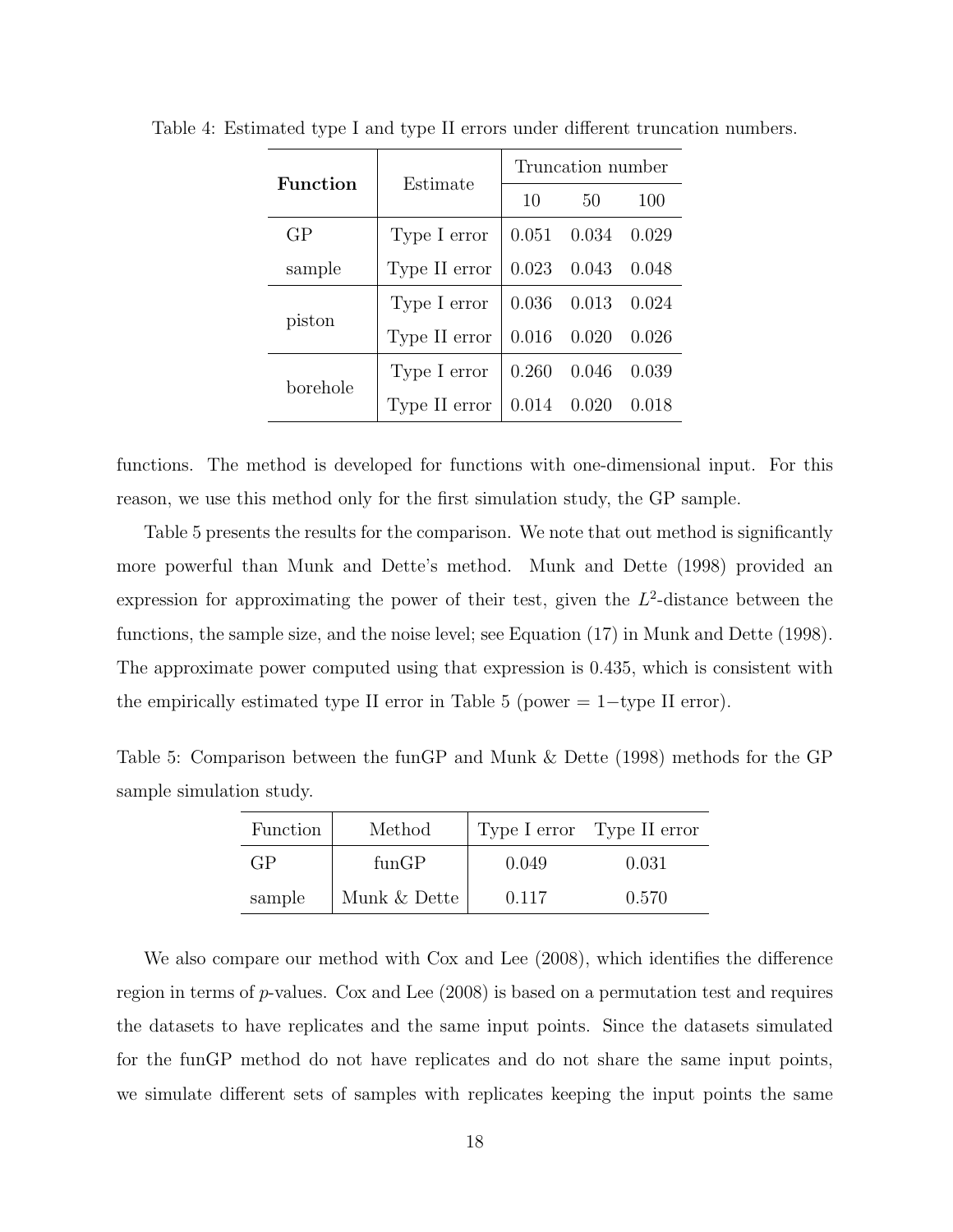| Function | Method        | Type I error | Type II error |  |
|----------|---------------|--------------|---------------|--|
| GP       | funGP         | 0.039        | 0.042         |  |
| sample   | $\cos \&$ Lee | 0.023        | 0.160         |  |
| piston   | funGP         | 0.027        | 0.011         |  |
|          | $\cos \&$ Lee | 0.017        | 0.071         |  |
| borehole | funGP         | 0.042        | 0.098         |  |
|          | $\cos \&$ Lee | 0.020        | 0.017         |  |

Table 6: Comparison between funGP and Cox and Lee methods.

for the two functions. We apply both funGP and Cox and Lee's methods to these newly generated datasets to estimate the type I and type II errors. We still use 1,000 runs for the simulation. We use 50 input points with 10 replications each for 1-dimensional case (GP sample function) and 100 input points with 10 replications each for 2-dimensional cases (piston and borehole functions). The sample sizes are chosen such that the total number of the samples is equal to that of the main simulation study, that is, 500 for 1-dimensional case and 1,000 for 2-dimensional case. In each case, the nominal level of the test is set to  $\alpha = 0.05$ .

The results for this comparison are presented in Table 6. The proposed funGP method

performs better than Cox and Lee in two out of three cases—the GP sample and the piston

cases, and worse for the borehole case, in terms of the type II error. We would like to

articulate that we advocate the merit of our method as identifying the difference region

and quantifying the difference for datasets arising from a broader setting, namely without

the same input points and replicates, and not purely in terms of its power in a binary

decision. Yet, our method performs comparably, and sometimes even better, than other

methods such as Cox and Lee (2008) and Munk and Dette (1998).

4 Application

In this section, we apply the funGP method to a wind energy problem. A common technique to characterize the performance of a wind turbine is through the use of its power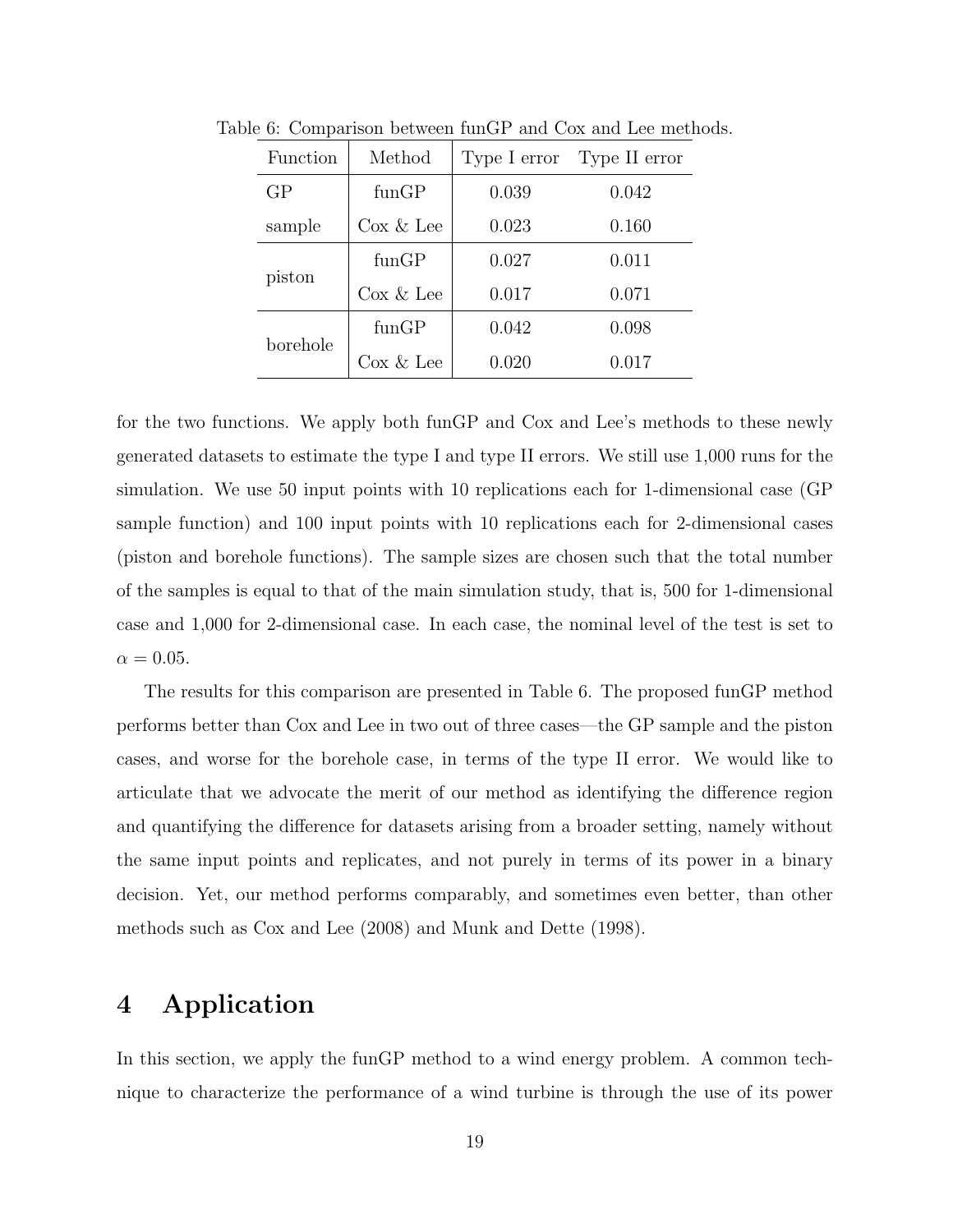

Figure 2: A nominal wind power curve.  $V_{ci}$ : the cut-in wind speed,  $V_r$ : the rated wind speed;  $V_{co}$ : the cut-out wind speed.

curve (Ding, 2019, Chapters 5 and 6). A univariate power curve is a functional curve with the wind speed as the input and the generated wind power as the output. But researchers realize that the wind power output is affected by other inputs more than just the wind speed. Consequently, multivariate power curves have been developed; see, for instance, Chapter 5 of Ding (2019) or Lee et al. (2015).

A nominal wind power curve is shown in Figure 2. The turbine does not produce power below the cut-in wind speed  $V_{ci}$ . Above the cut-in speed, the power gradually rises till the rated power and then capped at that level till the cut-out wind speed  $V_{co}$ , at which the turbine operation is stopped in order to protect its components against damage. The pitch control is one of the main mechanisms to regulate a wind turbine's power output (Senjyu et al., 2006); in Figure 2, we mark the wind speed region where the pitch control is active.

The power curve (univariate or multivariate) is generally learned through data; please see Chapter 5 of Ding (2019) for various methods. If one wants to compare the performance of two turbines or the same turbine over multiple time periods, they can do so by comparing the learned power curves. This raises a question that whether the difference in the learned curves is due to the randomness in the samples, or the difference is genuine in turbine performance beyond random fluctuation. Our proposed method can, hence, be employed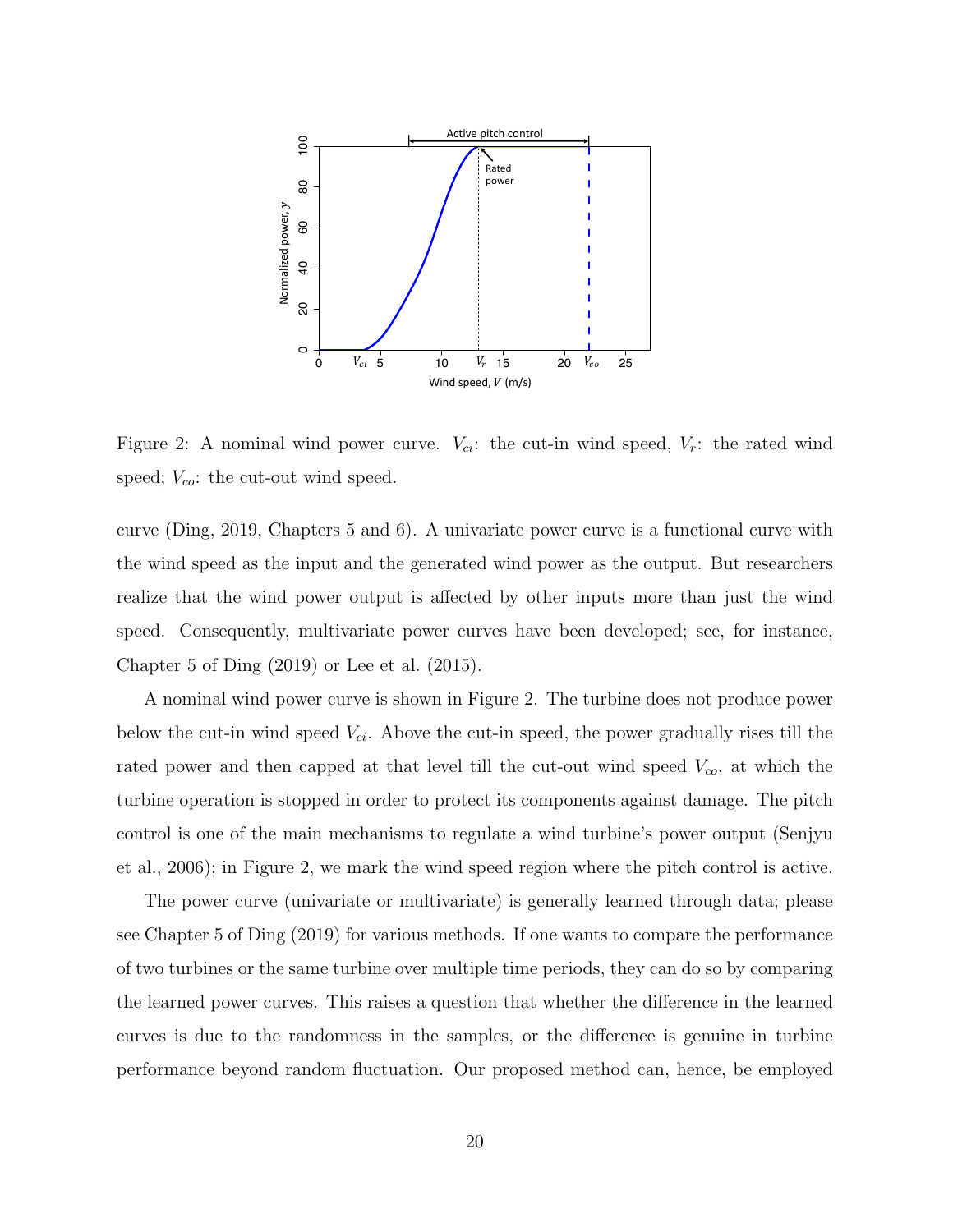to answer this question.

We apply our method to the four datasets as used by Hwangbo et al. (2017), which also constitutes a large portion of Chapter 6 of Ding (2019), and we download the four datasets from the book website of Ding (2019) (https://aml.engr.tamu.edu/book-dswe/ dswe-datasets, Inland and Offshore Wind Farm Dataset2). Each dataset corresponds to a different turbine. The four turbines are labeled as WT1, WT2, WT3, and WT4. The datasets WT1 and WT2 are from onshore turbines and have the following five input variables: wind speed  $(V)$ , wind direction  $(D)$ , air density  $(\rho)$ , turbulence intensity  $(I)$ , and wind shear  $(S)$ . The other two datasets (WT3 and WT4) correspond to offshore wind turbines with the input variable S replaced with humidity  $(H)$ , with the rest of the variables the same as that of the onshore turbines. Each of the four datasets comprises four years of data. We conduct a year to year comparison for each turbine, as done in Hwangbo et al. (2017). For this reason, each turbine's dataset is divided into four annual datasets.

The marginal distributions of the covariates are different for each year, thus before computing their metric, Hwangbo et al. (2017) apply a method called covariate matching to the annual datasets. Covariate matching tries to match the marginal distributions of all the available environmental variables among the annual datasets by selecting the proper data subsets. Covariate matching is applied here in order to enable a fair comparison in turbine performance by ensuring that the distributions of the environmental variables are similar. We follow the same strategy with the same specifications as given in Hwangbo et al. (2017). After the covariate matching, Hwangbo et al. (2017) uses only the wind speed as the input variable to estimate the power curve. We also proceed in a similar way. In other words, we have wind speed as the input and wind power as the output. We input these datasets to our funGP algorithm and do a pairwise comparison between the annual datasets for each turbine using the following specification. We select 1,000 evenly spaced points from the range of the input variable (wind speed) as the test grid and compare the power curves for any two annual datasets for a given turbine on the defined test grid. A typical wind turbine operates at wind speeds between 5 m/s to 15 m/s for most of the time. Thus, we select this range to test the difference. Hwangbo et al. (2017) developed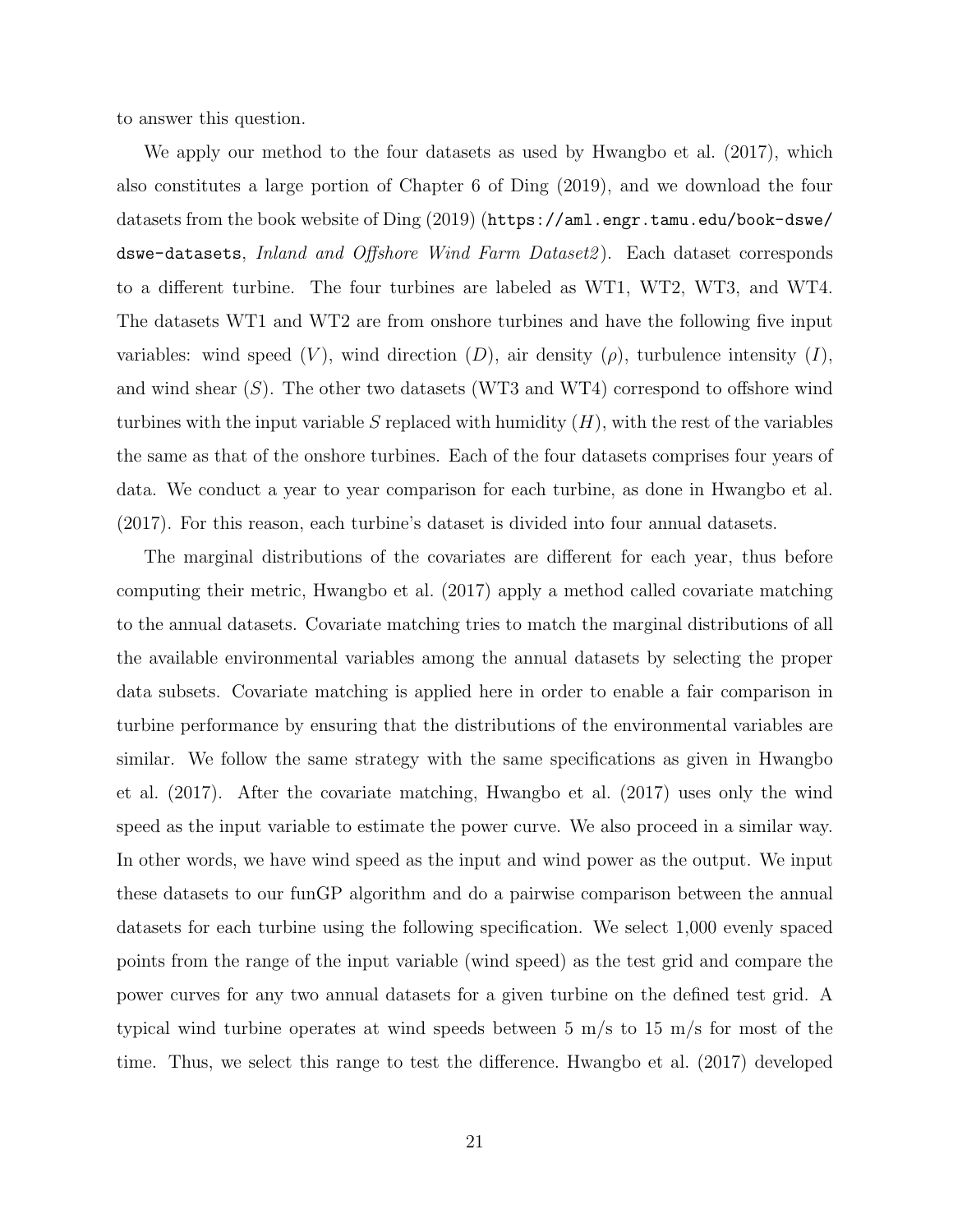| Turbine         |      |      |      |      | Year $1 \& 2$ Year $1 \& 3$ Year $1 \& 4$ Year $2 \& 3$ Year $2 \& 4$ Year $3 \& 4$ |          |
|-----------------|------|------|------|------|-------------------------------------------------------------------------------------|----------|
| WT1             | 49.5 | 58.1 | 53.6 | 13.9 |                                                                                     |          |
| WT <sub>2</sub> | 40.6 | 41.3 | 41.3 |      | $\left( \right)$                                                                    | $\theta$ |
| WT3             | 85.6 | 81.4 | 73.1 | 55.4 | 72.7                                                                                | 41.9     |
| WT4             | 74.9 | 60.8 | 64.3 | 44.4 | 69.6                                                                                | 2.7      |

Table 7: Percentage of test points with statistically significant difference between annual datasets.

a 90 % confidence interval for their performance metric using the bootstrap method. For comparison, we also build a 90 % confidence band on the difference of the power curves.

The outputs from our method is the pointwise difference in the power curves and the 90 % confidence band on the difference for the power curves to be the same. In Table 7, we report the percentage of points, out of the 1,000 test points, where the difference between two given yearly datasets is statistically significant. Whenever the percentage is greater than zero, we claim that the difference between corresponding two curves is statistically significant.

Speaking of the current industry practice for turbine performance comparison in the wind energy sector, the most popular method is to compare their peak power coefficient estimated from the data (IEC, 2005). The power coefficient,  $C_p$ , of a turbine is computed by using the following formula:

$$
C_p = \frac{2y}{\rho A V^3},
$$

where y is the wind power output and  $A$  is the sweeping area of the turbine blades. Here  $C_p$  is not a constant but rather a function of wind speed and a few other factors. The exact formula linking  $C_p$  to other physical variables does not exist. So it is empirically estimated. Using a functional  $C_p$  is not easy, and because of that, practitioners simply choose the peak value on the  $C_p$ -versus-wind-speed curve to represent the performance of a turbine. The power coefficient has a theoretical upper bound, known as the Betz limit, which is 0.593 (Ding, 2019) but the practical  $C_p$  is generally smaller than 0.5. It is obvious that this  $C_p$  metric is just a point metric of an otherwise functional difference.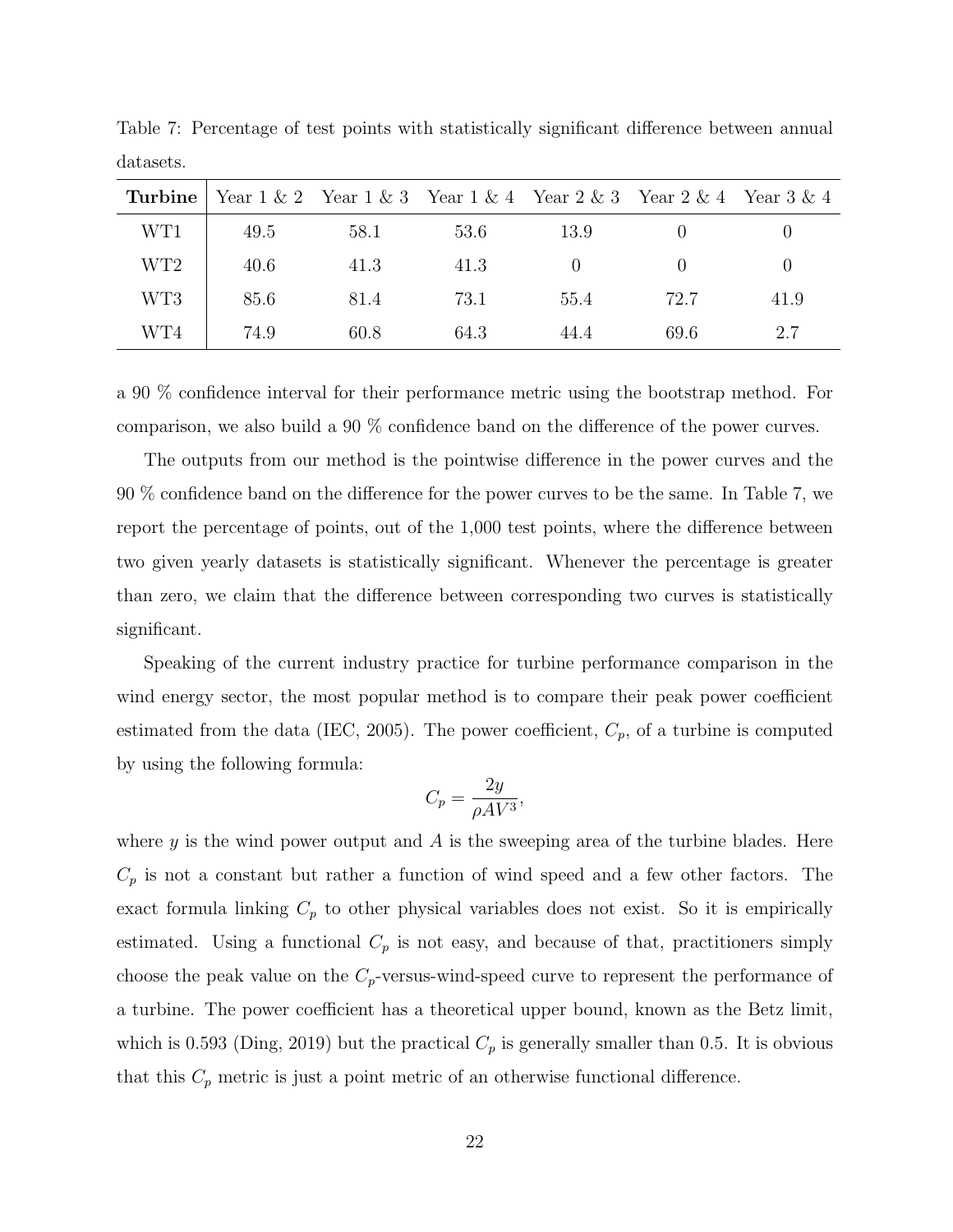Hwangbo et al. (2017) suggested another technique to compare the performance of wind turbines using the concepts of production economics. They devise a performance metric called productive efficiency which takes into account the overall power curve and not just the peak performance. But their final output is again a point metric of the functional difference, much like the power coefficient. Hwangbo et al. (2017)'s study find the productive efficiency metric has a good similarity with the power coefficient metric, although not exactly the same. Using the four datasets mentioned above, the performance quantifications using the two metrics registered a correlation of 0.75 (Hwangbo et al., 2017). Other than being a point metric, both the power coefficient and the productive efficiency methods do not quantify the estimation uncertainty on their own—one can go through an expensive bootstrap approach to get a confidence interval on the performance metrics. The funGP method, on the other hand, can lead to any level of confidence bands on the difference of the performance.

We compare our results with the metrics, peak power coefficient and productive efficiency, obtained by Hwangbo et al. (2017, Table II). We illustrate the comparison in a chart (see Figure 3) using vertical and horizontal lines with the following criteria:

- If the two metrics used by Hwangbo et al. (2017) agree with each other (that is, they both say the two annual periods are different or they both say the same), and they also agree with our result, then we use vertical lines to demonstrate that.
- If the two metrics do not agree with each other, but one of them agree with our result, we still use vertical lines.
- However, if the two metrics agree with each other, but they do not agree with our method, we use horizontal lines to show that.

In other words, the vertical lines imply an agreement between our method and at least one of the two metrics, where as the horizontal lines mean a disagreement between the two metrics and the funGP method. We observe that when the difference between two power curves is statistically significant, the confidence intervals of the peak power coefficient or the productive efficiency for the same two curves tend not to overlap, leading naturally to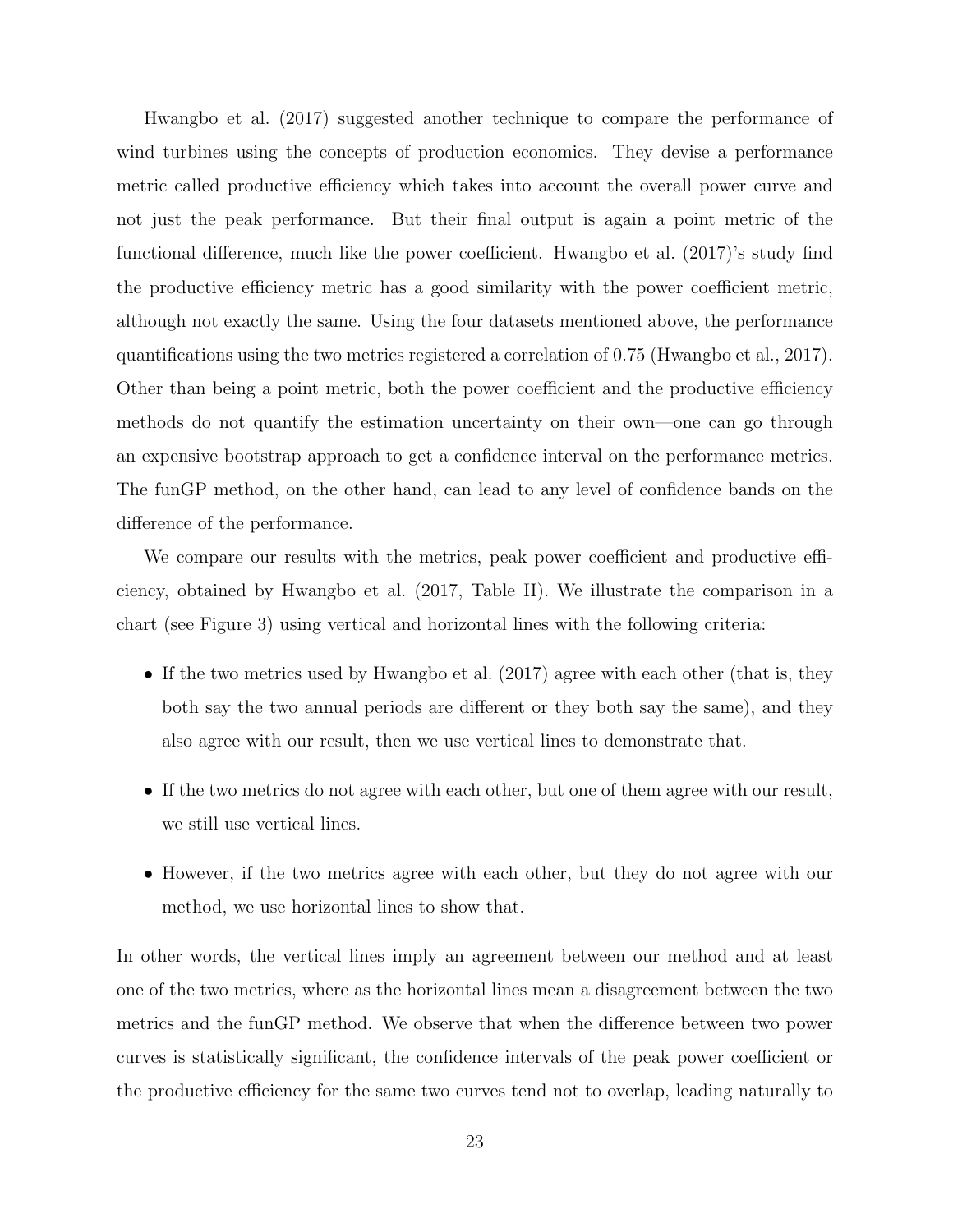| <b>Turbine</b> |  | Year 1 & 2 Year 1 & 3 Year 1 & 4 Year 2 & 3 Year 2 & 4 Year 3 & 4 |  |
|----------------|--|-------------------------------------------------------------------|--|
| WT1            |  |                                                                   |  |
| WT2            |  |                                                                   |  |
| WT3            |  |                                                                   |  |
| WT4            |  |                                                                   |  |

Figure 3: Comparison chart for the results obtained using funGP method to that of the peak power coefficient and the productive efficiency method. Vertical lines imply that the results agree. Horizontal lines imply that the results differ.

the overwhelming agreement pattern observed in Figure 3.

There is one comparison outcome for which using funGP and either metric in Hwangbo et al. (2017) disagree: WT1 for Year 2 versus Year 3. Taking a closer look reveals that the percentages of test points where the two curves are different, as reported in Table 7, is 13.9%. The percentage is much smaller than the percentage values in other cases for which two curves are declared different. When we look at the power coefficient and productive efficiency values in Hwangbo et al. (2017, Table II), they are as such:

- WT 1's power coefficient. Year 2: 0.388 with the  $90\%$  confidence intervals as  $[0.386, 0.392]$ , and Year 3: 0.393 with the 90% confidence intervals as [0.390, 0.397].
- WT1's productive efficiency. Year 2: 0.969 with the 90% confidence intervals as [0.966, 0.973], and Year 3: 0.972 with the 90% confidence intervals as [0.969, 0.975].

Apparently, for the power coefficient and productive efficiency metrics, their 90% confidence intervals are only marginally overlapping, not really contradicting with the small regions of difference detected by using the funGP method. It is not unreasonable to consider that the funGP method is more sensitive to the difference between the two curves.

The funGP method provides a quantification of the regions of difference. Better yet, funGP can be used to compute the difference in the power curves at any point in the domain of the curve, and thus, gives a more detailed picture of the difference between any two curves, so that the practitioners can see where the difference lies and thus make an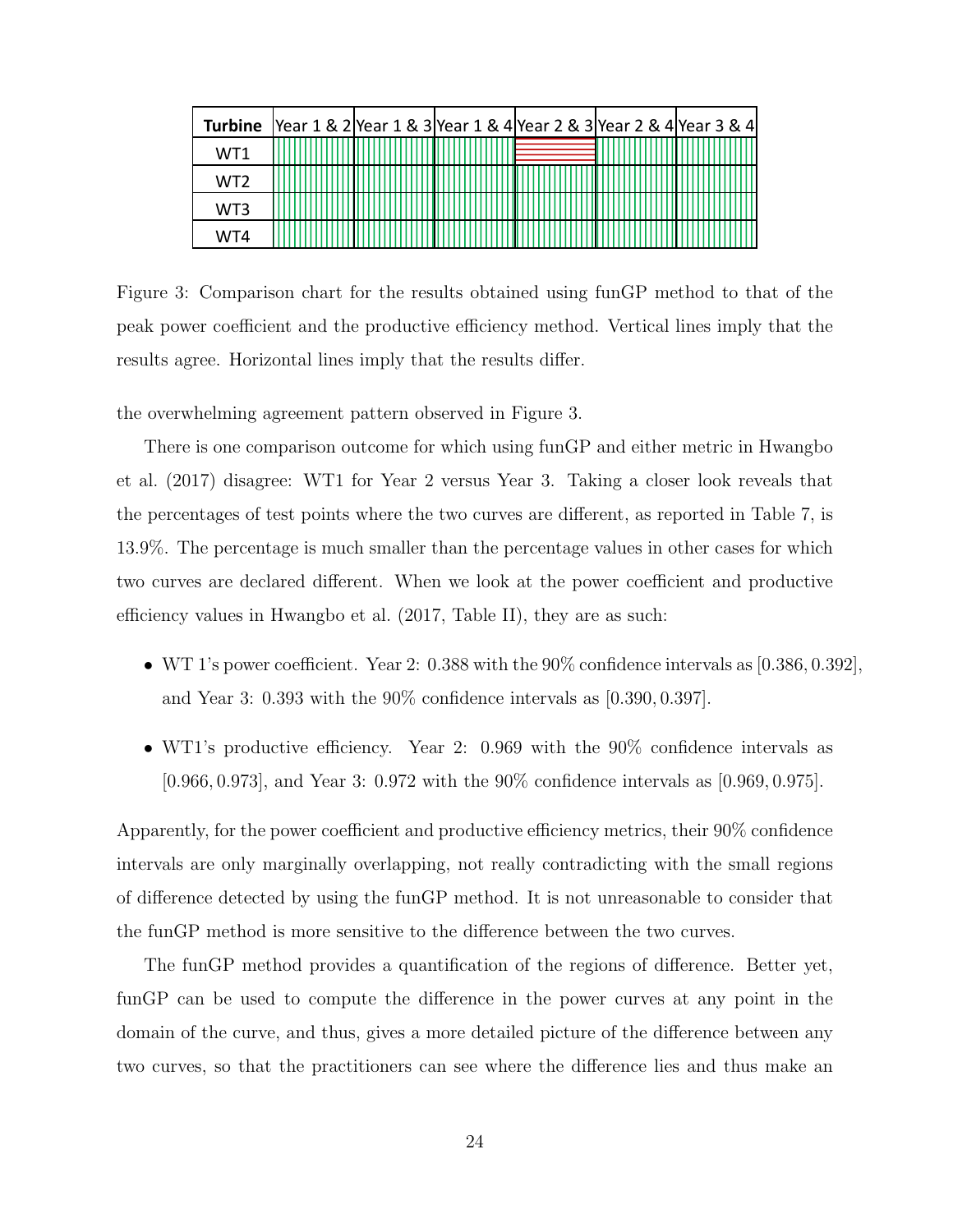informed decision regarding whether the difference region matters or not. Figure 4 shows this difference vs wind speed plot for all the annual datasets for the first turbine (WT1).

As described in Section 1, knowing the regions of difference is helpful in deciding the maintenance plan for the turbine. For instance, if the difference occur in low power range, one may not necessarily need to go for expensive maintenance as doing so is unlikely to result in large change in the power output. Another important implication of knowing the difference regions is to decide the pitch control configuration of the turbine. As Creaby et al. (2009) explains, wind turbine's aerodynamic characteristics change with time because of surface wear, dirt and other factors. Therefore, knowing the region of difference can help adjust the control laws to optimize the pitch control for different regions of operations, in order to maximize the power output. The funGP method is better suited in this application as a more powerful and informative testing and comparison method.

### 5 Discussions

This work presents a new nonparametric method that compare functions, referred to as the funGP method. Unlike many methods in the literature, the novelty of funGP lies in its ability to identify the regions of difference in the input space of the functions and quantify this difference, rather than simply returning a binary answer on whether the difference exists or not. This ability makes the funGP method a truly functional test.

From an application point of view, particularly in engineering, comparing processes often mean subsequent decision making. For instance, comparing wind power curves guides the maintenance strategy. Under these circumstances, a binary answer for function comparison can easily run to its limit, as it may not be of much help in driving the decision making process. Understanding a fuller picture of function difference through region identification and subsequent quantification, on the other hand, could lead to better engineering and economic decisions. We hope that our work paves the way and shifts the focus of function comparison research towards more informative function tests, which would have broader applications and impact in the engineering fields.

In the work, we use evenly spaced input points to conduct the comparison of the curves.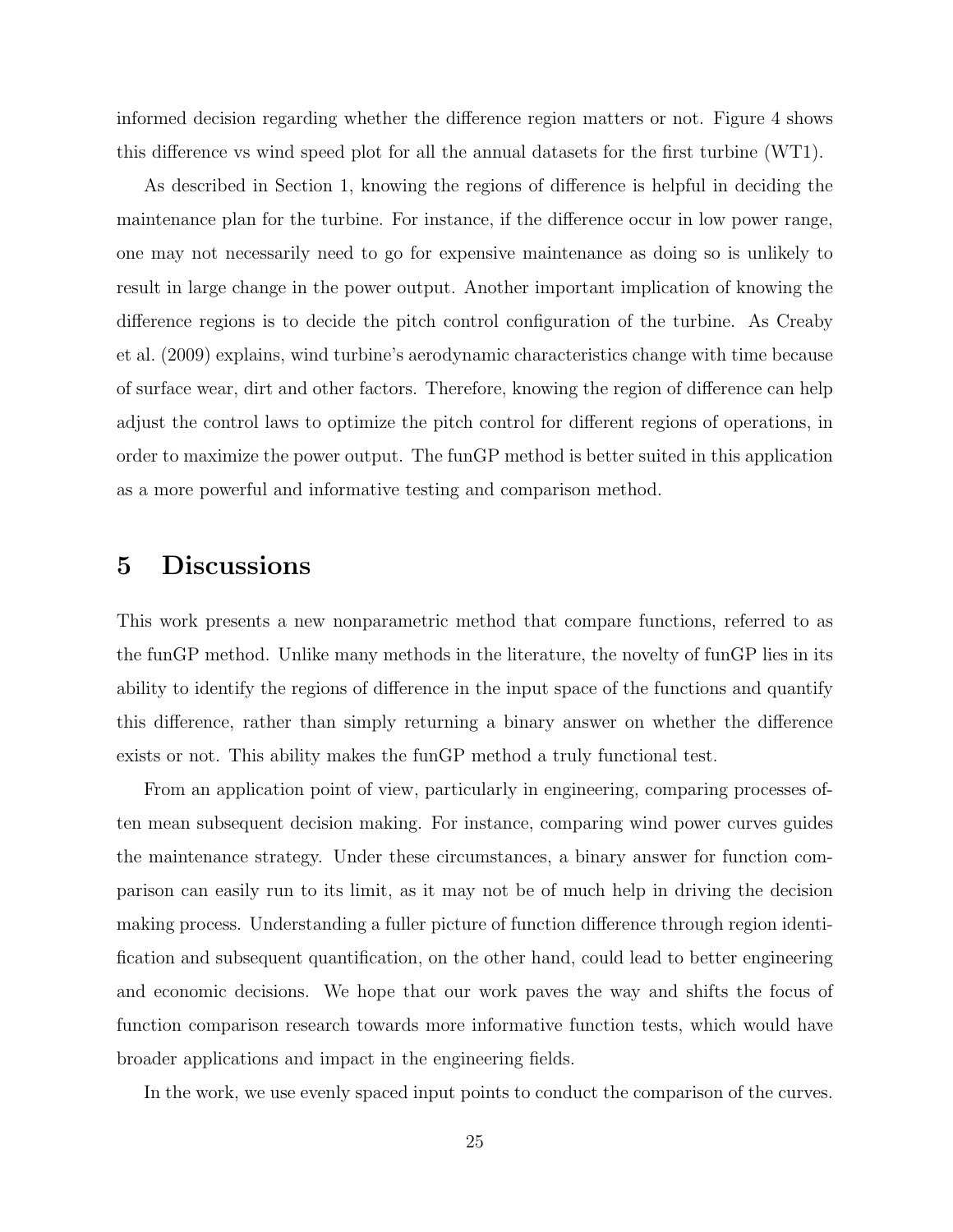

Figure 4: Difference in curves vs wind speed for WT1.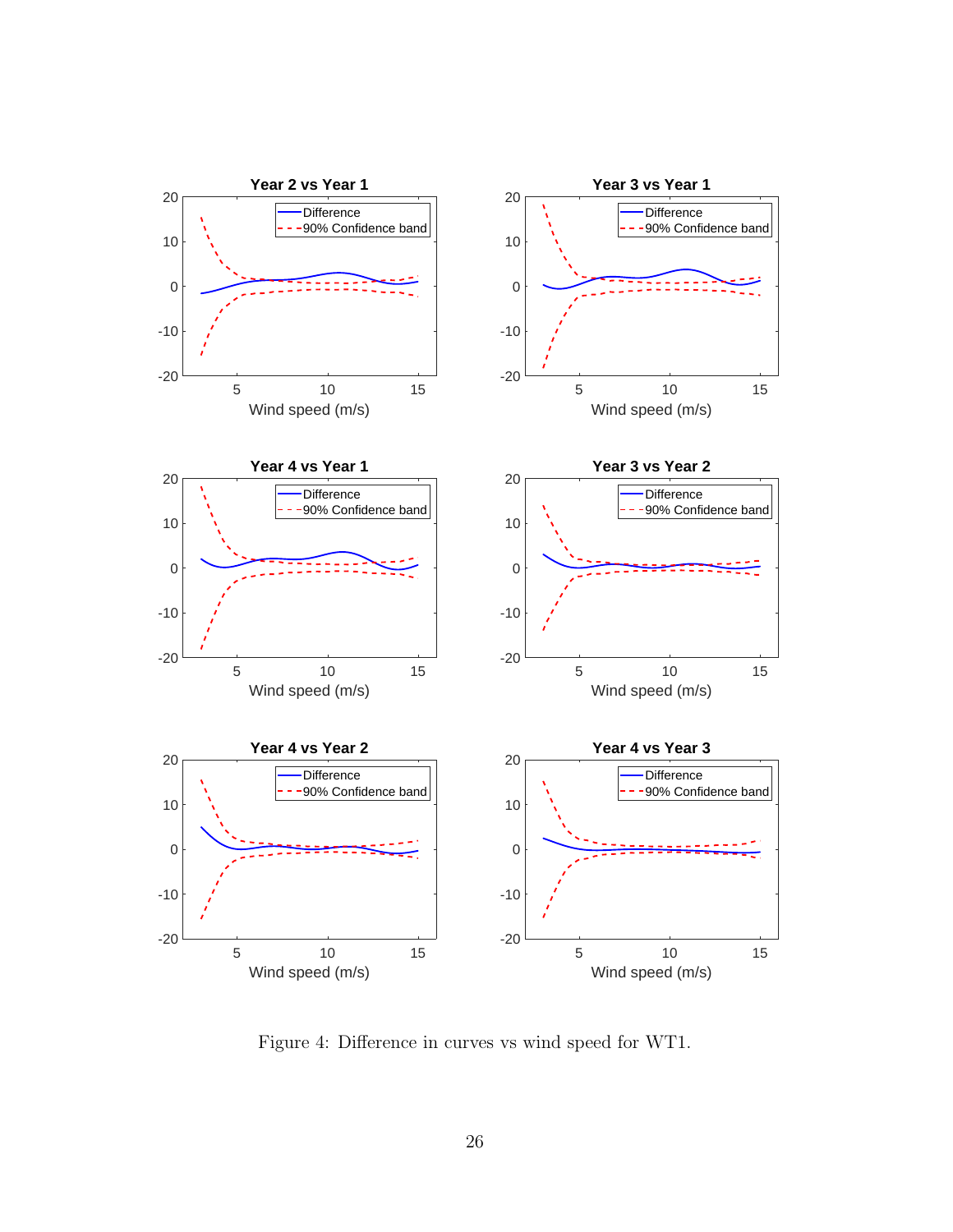In the higher dimensions, the numbers of grid points can grow rapidly and may become computationally burdensome. One worthy future research direction that would directly advance this work is to devise an adaptive grid—based on the characteristics of the function under study—to quickly identify and quantify the differences while reducing the computational time.

# Supplementary Material

- Supplementary Material: The PDF file contains: (i) Derivation of the covariance function  $c(\mathbf{x}, \mathbf{x}')$ , (ii) Brief description of the Karhunen-Loève expansion of a Gaussian process, and (iii) Details on borehole and piston functions.
- Computer Code: The computer code to reproduce all the results in this paper are available on GitHub at https://github.com/TAMU-AML/funGP-Paper. A generic R function for applying the funGP algorithm to any dataset is available in DSWE package in R available through CRAN at https://CRAN.R-project.org/package=DSWE.

### Acknowledgments

The authors would like to thank the Editor, the Associate Editor and the Reviewers for providing valuable feedback. Their comments has led to a significant improvement in the paper. The authors would also like to acknowledge the role of Texas A&M's high performance research computing (HPRC), which enabled the authors to efficiently run their experiments.

# Funding

Prakash and Ding's research is partially supported by NSF grant IIS-1741173. Tuo's research is supported by NSF DMS-1914636. Ding and Tuo's research is also supported by NSF grant CCF-1934904.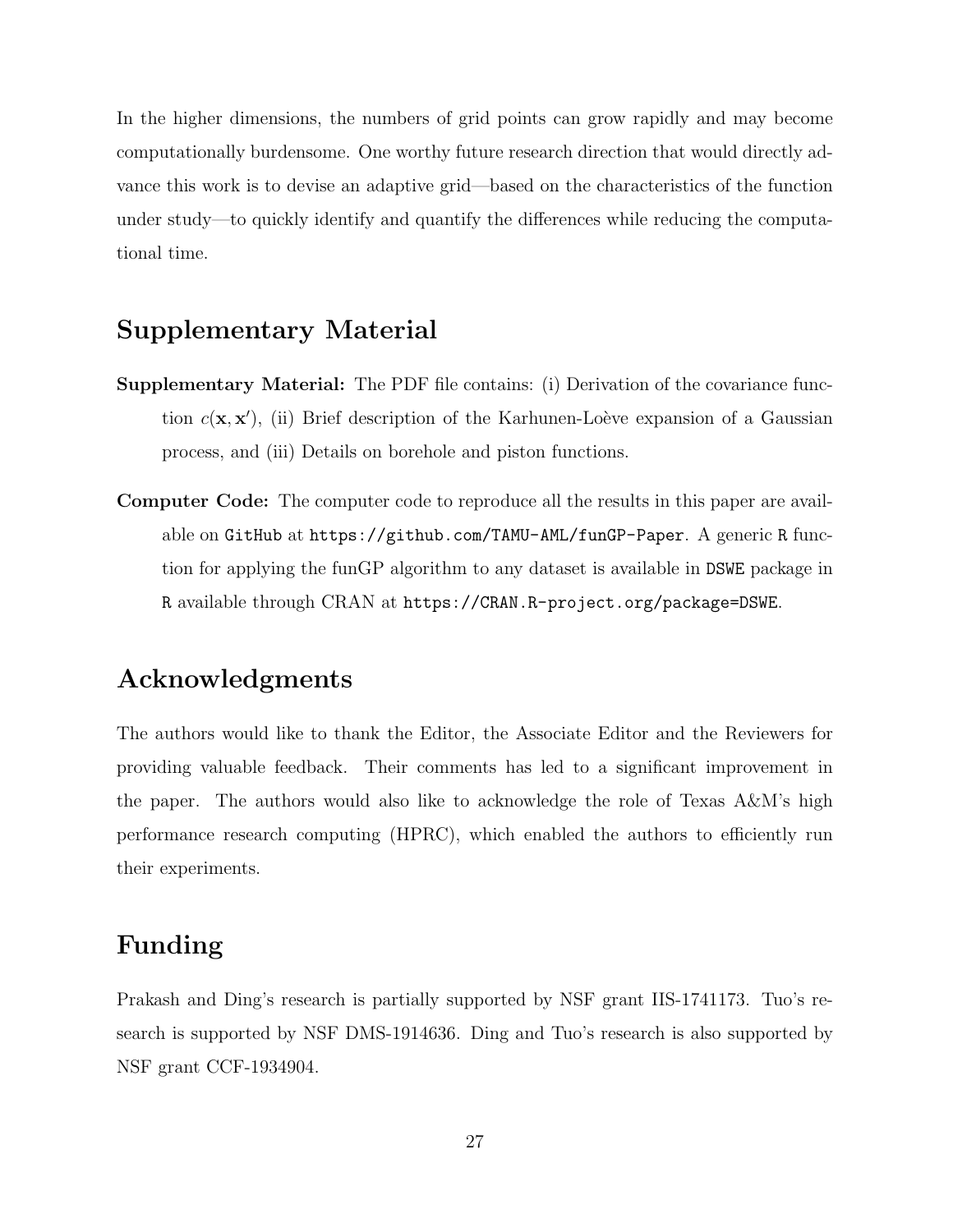# References

- Cox, D. and Lee, J. S. (2008). Pointwise testing with functional data using the Westfall– Young randomization method. Biometrika, 95(3):621–634.
- Creaby, J., Li, Y., and Seem, J. E. (2009). Maximizing wind turbine energy capture using multivariable extremum seeking control. Wind Engineering, 33(4):361–387.
- Delgado, M. A. (1993). Testing the equality of nonparametric regression curves. Statistics  $\mathscr$ *Probability Letters*, 17(3):199–204.
- Ding, Y. (2019). Data Science for Wind Energy. Chapman & Hall/CRC Press, Boca Raton, FL.
- Fan, J. and Lin, S.-K. (1998). Test of significance when data are curves. Journal of the American Statistical Association, 93(443):1007–1021.
- Fisher, R. A. (1925). Application of "Student's" distribution. Metron, 5:90–104.
- Hall, P. and Hart, J. D. (1990). Bootstrap test for difference between means in nonparametric regression. Journal of the American Statistical Association, 85(412):1039–1049.
- Harper, W. and Gupta, S. (1983). Sensitivity/uncertainty analysis of a borehole scenario comparing Latin Hypercube Sampling and deterministic sensitivity approaches. BMI/ONWI-516, Office of Nuclear Waste Isolation, Battelle Memorial Institute, Columbus, OH.
- Hotelling, H. (1931). The generalization of Student's ratio. The Annals of Mathematical Statistics, 2(3):360–378.
- Hwangbo, H., Johnson, A., and Ding, Y. (2017). A production economics analysis for quantifying the efficiency of wind turbines. Wind Energy,  $20(9)$ :1501–1513.
- IEC (2005). Wind Turbines-Part 12-1: Power Performance Measurements of Electricity Producing Wind Turbines. International Electrotechnical Commission 61400-12-1 Ed. 1, Geneva, Switzerland.
- Kenett, R. S. and Zacks, S. (1998). Modern Industrial Statistics: The Design and Control of Quality and Reliability. Duxbury Press, Pacific Grove, CA.
- King, E., Hart, J. D., and Wehrly, T. E. (1991). Testing the equality of two regression curves using linear smoothers. Statistics  $\mathcal{B}$  Probability Letters, 12(3):239–247.
- Kulasekera, K. B. (1995). Comparison of regression curves using quasi-residuals. *Journal* of the American Statistical Association, 90(431):1085–1093.
- Kulasekera, K. B. and Wang, J. (1997). Smoothing parameter selection for power optimality in testing of regression curves. Journal of the American Statistical Association, 92(438):500–511.